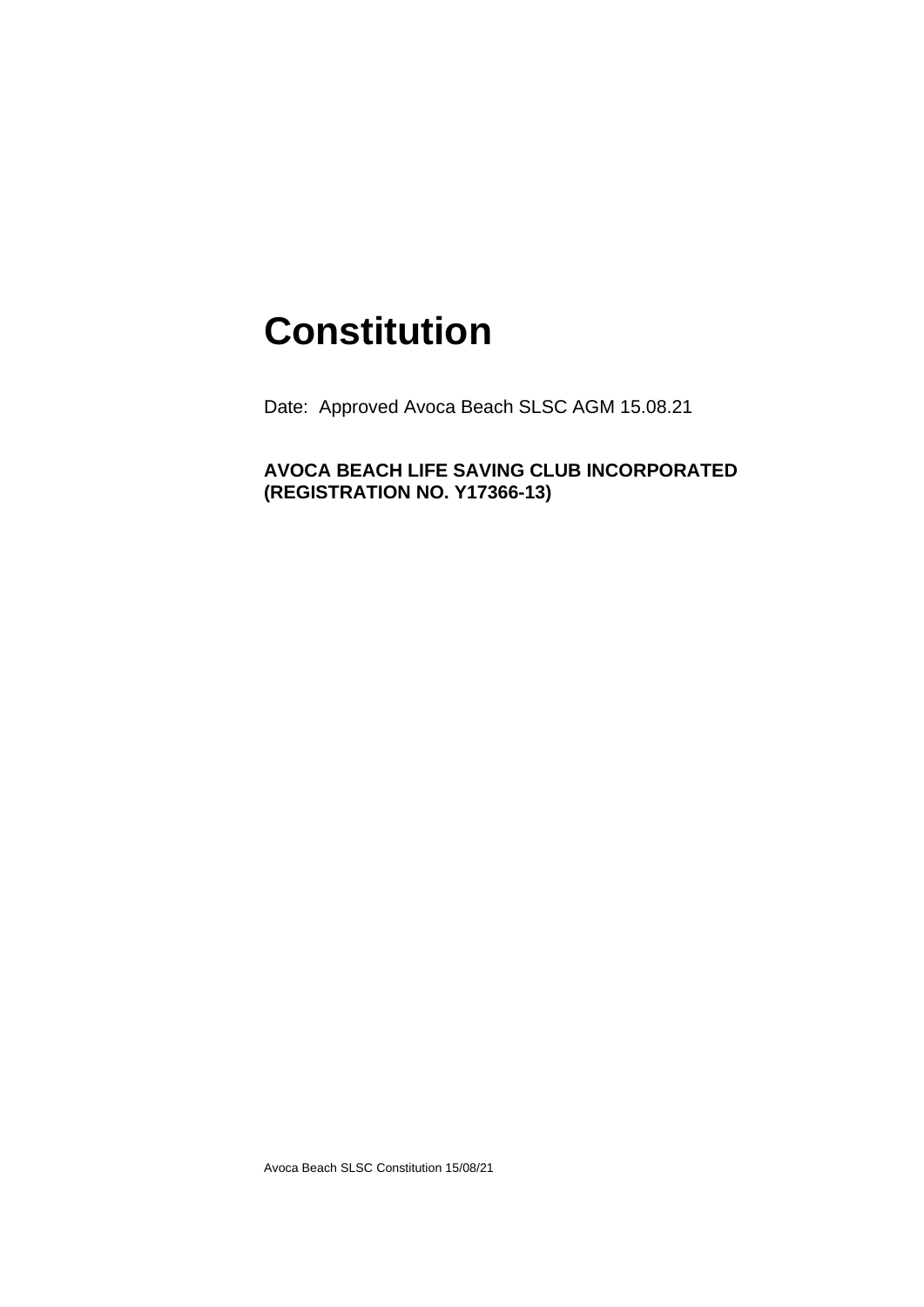## **TABLE OF CONTENTS**

| 1.  |                                                              |  |  |
|-----|--------------------------------------------------------------|--|--|
| 2.  |                                                              |  |  |
| 3.  |                                                              |  |  |
| 4.  |                                                              |  |  |
| 5.  | 5.1<br>5.2<br>5.3                                            |  |  |
| 6.  | 6.1<br>6.2<br>6.3                                            |  |  |
| 7.  | 7.1<br>7.2<br>7.3                                            |  |  |
| 8.  | 8.1<br>8.2<br>8.3<br>8.4<br>8.5<br>8.6<br>8.7<br>8.8<br>8.9  |  |  |
| 9.  |                                                              |  |  |
| 10. | <b>REGISTERS</b><br>10.1<br>10.2<br>10.3<br>10.4<br>10.5     |  |  |
| 11. | 11.1<br>11.2<br>11.3<br>11.4<br>11.5<br>11.6<br>11.7<br>11.8 |  |  |
| 12. |                                                              |  |  |
| 13. | 13.1<br>13.2<br>13.3                                         |  |  |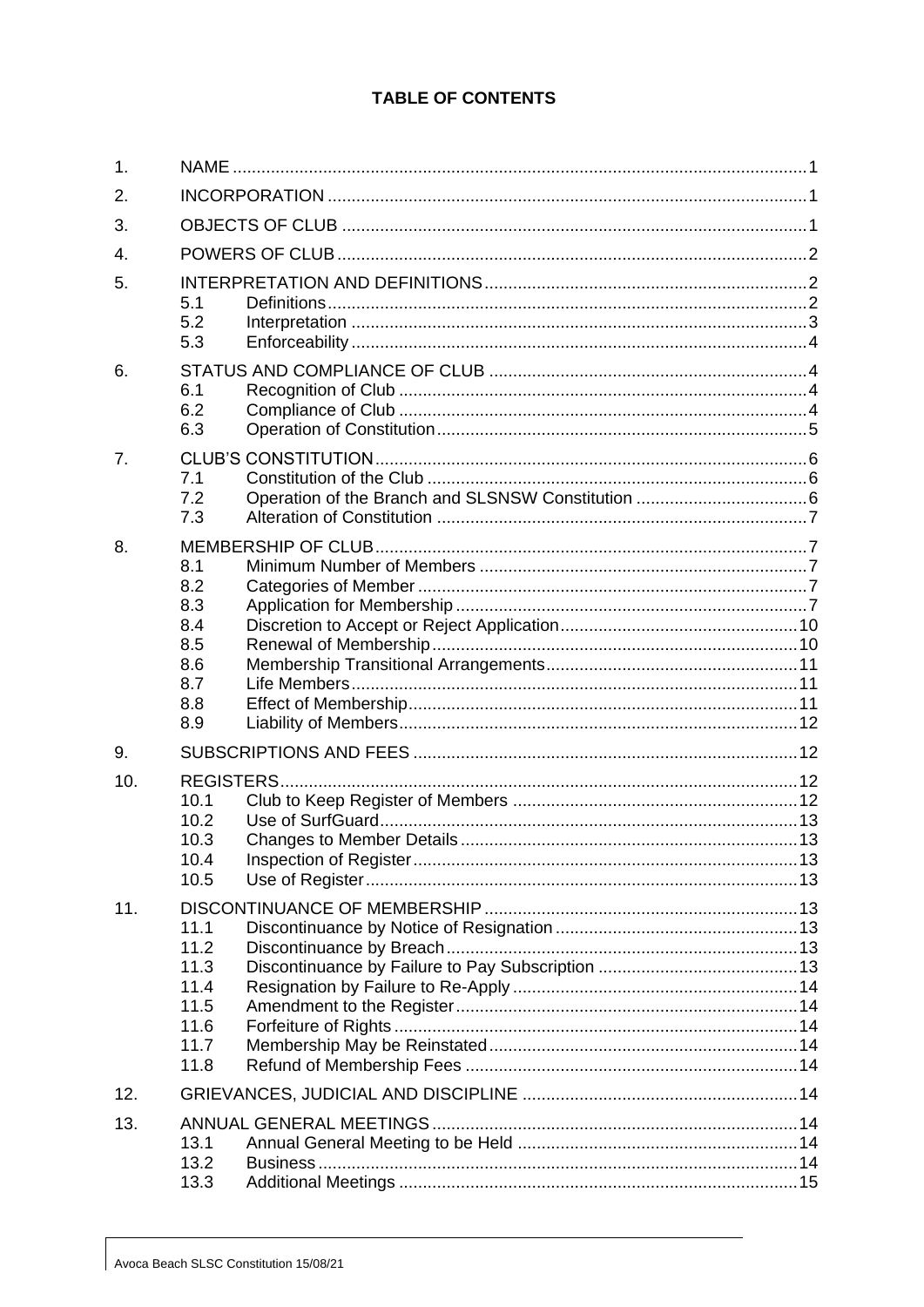| 14. | 14.1<br>14.2                                                 |  |
|-----|--------------------------------------------------------------|--|
| 15. | 15.1<br>15.2<br>15.3<br>15.4<br>15.5<br>15.6                 |  |
| 16. | 16.1<br>16.2<br>16.3<br>16.4<br>16.5<br>16.6<br>16.7         |  |
| 17. |                                                              |  |
| 18. | 18.1<br>18.2<br>18.3<br>18.4<br>18.5<br>18.6                 |  |
| 19. | 19.1<br>19.2                                                 |  |
| 20. | 20.1<br>20.2<br>20.3                                         |  |
| 21. | 21.1<br>21.2<br>21.3<br>21.4<br>21.5<br>21.6<br>21.7<br>21.8 |  |
| 22. | 22.1<br>22.2<br>22.3                                         |  |
| 23. | DUTIES<br>23.1<br>23.2                                       |  |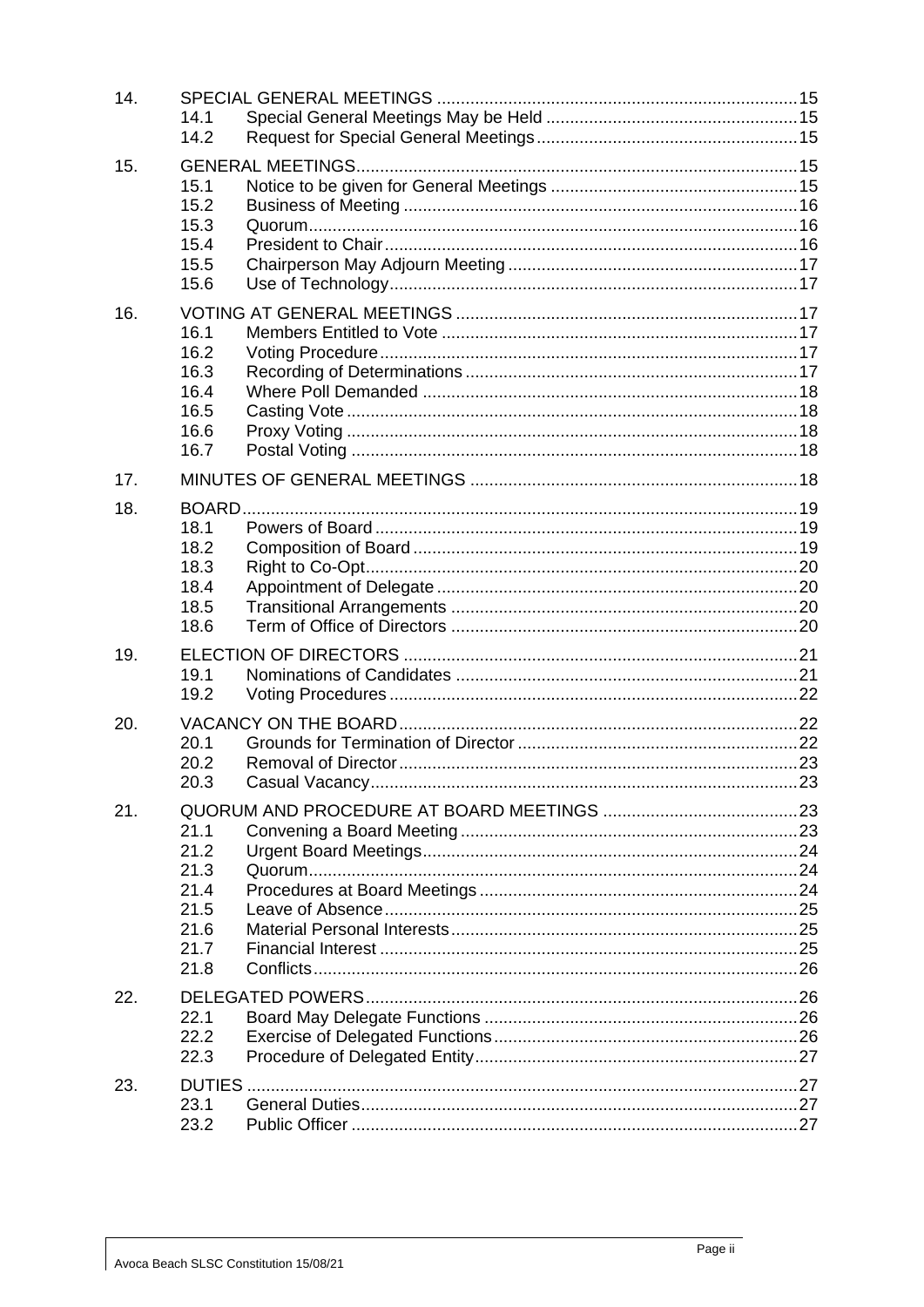| 24. |                                          |  |  |
|-----|------------------------------------------|--|--|
| 25. | BY-LAWS.<br>25.1<br>25.2<br>25.3<br>25.4 |  |  |
| 26. | 26.1<br>26.2<br>26.3<br>26.4<br>26.5     |  |  |
| 27. |                                          |  |  |
| 28. |                                          |  |  |
| 29. |                                          |  |  |
| 30. |                                          |  |  |
| 31. |                                          |  |  |
| 32. |                                          |  |  |
| 33. |                                          |  |  |
| 34. |                                          |  |  |
| 35. |                                          |  |  |
| 37. |                                          |  |  |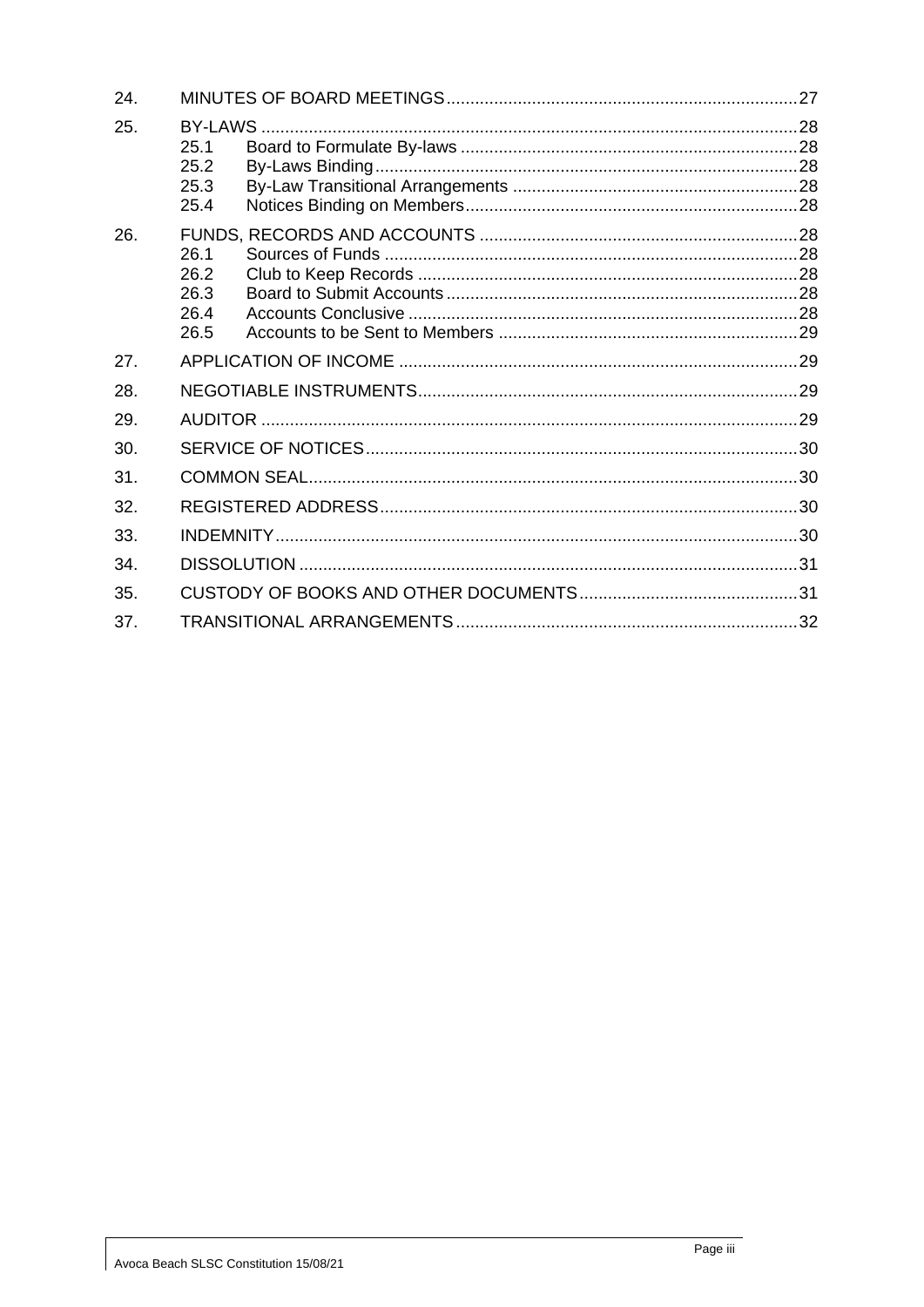# **Constitution of Avoca Beach SLSC**

## <span id="page-4-0"></span>1. **NAME**

The name of the incorporated association is Avoca Beach Surf Life Saving Club Incorporated (**Club**).

#### <span id="page-4-1"></span>2. **INCORPORATION**

The Club shall incorporate under the Act and shall remain incorporated.

## <span id="page-4-2"></span>3. **OBJECTS OF CLUB**

- (a) The Association is a charitable organisation which is established solely to be, and to continue as, a charity. The Association's object is to pursue the following charitable purposes (**Objects**).participate as a member of Surf Life Saving Central Coast (SLSCC), Surf Life Saving NSW (SLSNSW) and Surf Life Saving Australia Limited (**SLSA**) through and by which surf lifesaving and the protection and preservation of life in the aquatic environment can be conducted, encouraged, promoted, advanced and administered;
- (b) conduct, encourage, promote and administer surf lifesaving and the Association as a beneficial, volunteer, member-based, community service, charity and emergency service throughout, and for the safety and protection of the community in Avoca Beach;
- (c) at all times promote mutual trust and confidence within the Association in pursuit of these Objects;
- (d) promote the economic, community and emergency service success, strength and stability of the Association;
- (e) affiliate and otherwise liaise with SLSCC, SLSNSW and SLSA in the pursuit of these Objects;
- (f) conduct, encourage, promote and advance the relief of human distress in the aquatic environment through and by the application and provision of lifesaving standards, equipment, techniques and awards;
- (g) conduct, encourage, promote and advance aquatic safety and management and the protection and preservation of life in the aquatic environment in Avoca Beach;
- (h) use and protect the Intellectual Property in pursuit of these Objects;
- (i) apply the property and capacity of the Association solely towards the fulfilment of these Objects:
- (j) conduct, encourage, promote and advance education and research in, surf lifesaving standards, equipment, techniques and awards to improve and safeguard the use of the aquatic environment and the protection and safety of the community;
- (k) have regard to the public safety and protection and the public interest in its operations;
- (l) ensure that promotion and protection of the aquatic environment in Avoca Beach are considered in all activities conducted by the Association;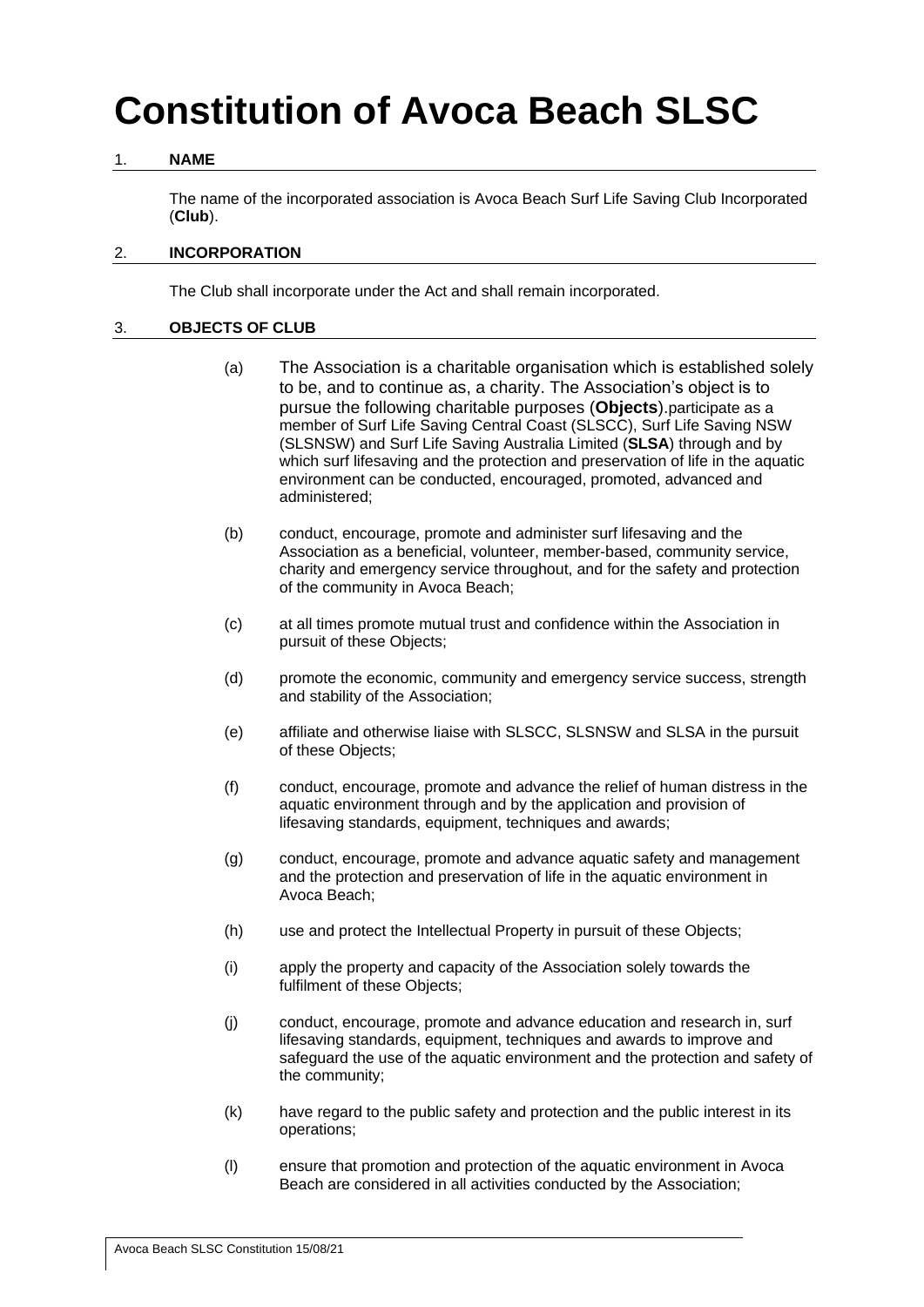- (m) promote the health, safety and protection of the public and all users of the aquatic environment in Avoca Beach;
- (n) establish, grant and support awards in honourable public recognition of meritorious rescues from the sea, deeds of exceptional bravery from time to time performed in the course of promoting the health, safety and protection of the public; and
- (o) undertake and or do all such things or activities which are necessary, incidental or conducive to the advancement of these objects.

#### <span id="page-5-0"></span>4. **POWERS OF CLUB**

Solely for furthering the Objects, the Club has in addition to the powers and functions under the Act, the legal capacity and powers of a company limited by guarantee as set out under section 124 of the *Corporations Act*.

#### <span id="page-5-1"></span>5. **INTERPRETATION AND DEFINITIONS**

#### <span id="page-5-2"></span>**5.1 Definitions**

In this Constitution, unless the contrary intention appears:

#### **ACNC Act means the Australian Charities and Not-for-profits Commission Act 2012 (Cth).**

**Act** means the *Associations Incorporation Act 2009* (NSW).

**Annual General Meeting** or **AGM** means a meeting of Members convened under **rule [13](#page-17-6)**.

**Annual Subscriptions** means the annual fees payable by each category of Member as determined by the Board under **rule [9](#page-15-1)**.

**Board** means the body managing the Club and consisting of the Directors under **rule [18.1\(a\)](#page-22-3)**.

**Branch** means the Central Coast Branch of SLSNSW.

**By-Laws** mean any By-Laws made by the Board under **rule [25](#page-31-0)**.

**Club** means Avoca Beach Surf Life Saving Club Incorporated.

**Club Colours** means Green, Blue and Gold

**Committee** means any committee of the Board created under **Rule 22** from time to time.

**Constitution** means this Constitution of the Club as amended from time to time.

**Delegate** means the person appointed and authorised from time to time to act for and on behalf of the Club and to attend, debate and vote at general meetings of the Branch.

**Director** means a Member of the Board appointed under **rule [19](#page-24-0)**.

**Effective Time** means at the time of completion of the AGM where this constitution was adopted in 2021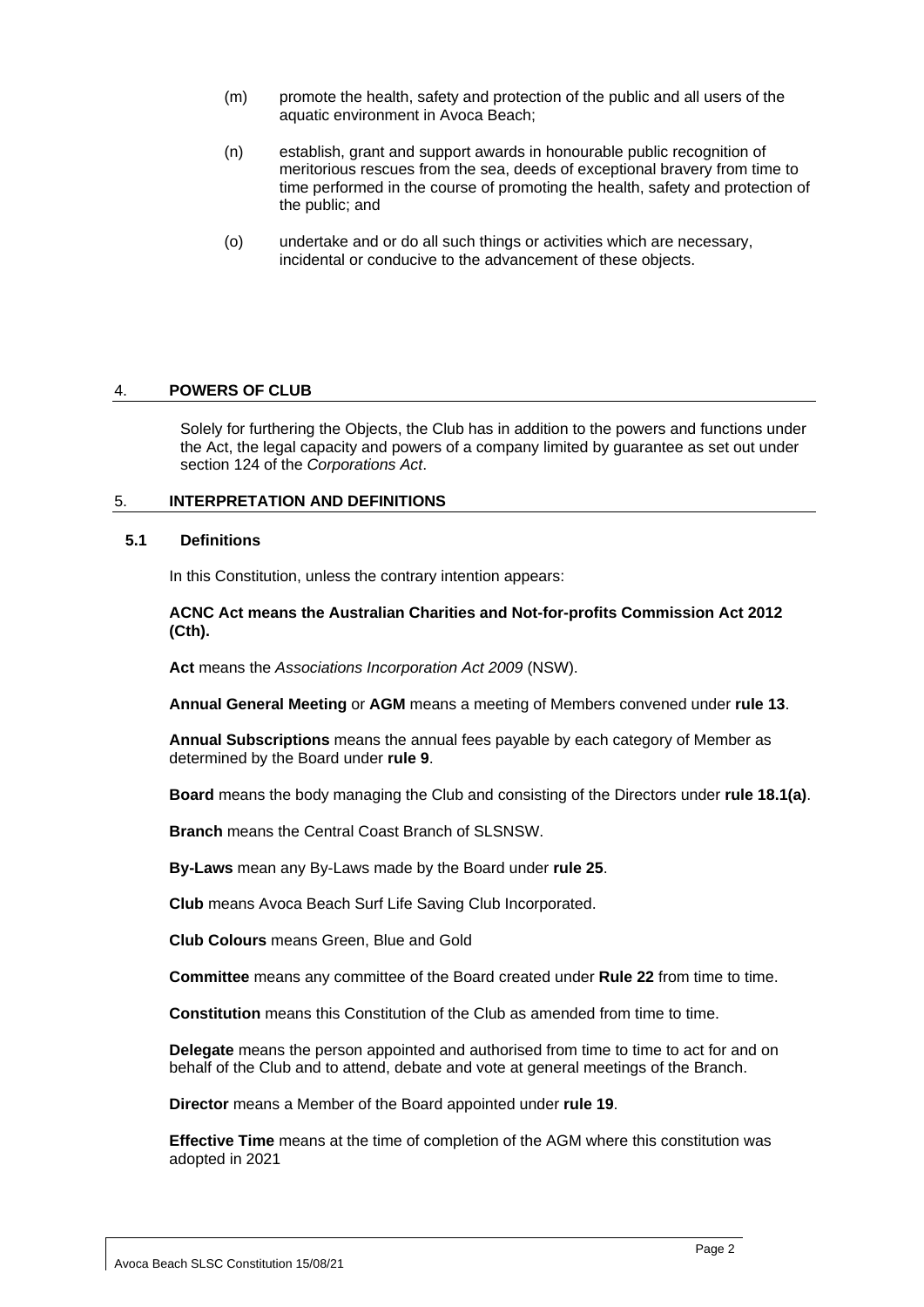**Financial Year** means the year ending 30<sup>th</sup> April in each year.

**General Meeting** means the AGM or any special general meeting of the Club.

**Intellectual Property** means all rights subsisting in copyright, business names, names, trademarks (or signs), logos, designs, equipment, images (including photographs, television, videos or films) or service marks (whether registered or registrable) relating to the Club or any championship, competition, series or event or surf lifesaving activity of or conducted, promoted or administered by the Club.

**Life Member** means an individual appointed as a Life Member of the Club under **rule [8.8](#page-14-1)**.

**Member** means any person recognised as a Member of the Club under **rule [8](#page-10-1)** from time to time.

**Objects** means the objects of the Club under **rule [2](#page-4-1)**.

**President** means the President for the time being of the Club appointed under **rule [18.2\(a\)](#page-22-4)**.

**Public Officer** means the person appointed to be the public officer of the Club under **rule 23.2**.

**Register** means the register of Members kept under **rule [10.1](#page-15-3)**.

#### **Registered Charity means a registered charity under the ACNC Act.**

**Relevant Documents** means the records and other documents, however recorded compiled or stored, that relate to the Club and management of the Club and includes membership records, financial statements, financial records, and records and documents relating to transactions, dealings, business or property of the Club.

**Seal** means the common seal of the Club and includes any official seal of the Club.

**SLSA** means Surf Life Saving Australia Limited.

**SLSNSW** means the body recognised by SLSA as the body administering surf lifesaving in New South Wales.

**Special Resolution** means a special resolution passed in accordance with the Act.

**State** means and includes a State or Territory of Australia.

**SurfGuard** means the national membership and Club administration database owned by SLSA.

**Surf Life Saving Club** means a Surf Life Saving Club which is a Member of or otherwise affiliated with SLSNSW or SLSA.

#### <span id="page-6-0"></span>**5.2 Interpretation**

In this Constitution:

- (a) A reference to a rule, regulation, schedule or annexure is to a rule, regulation, schedule or annexure of, or made under, this Constitution;
- (b) Words importing the singular include the plural and vice versa;
- (c) Words importing any gender include the other genders;
- (d) Headings are for convenience only and shall not be used for interpretation;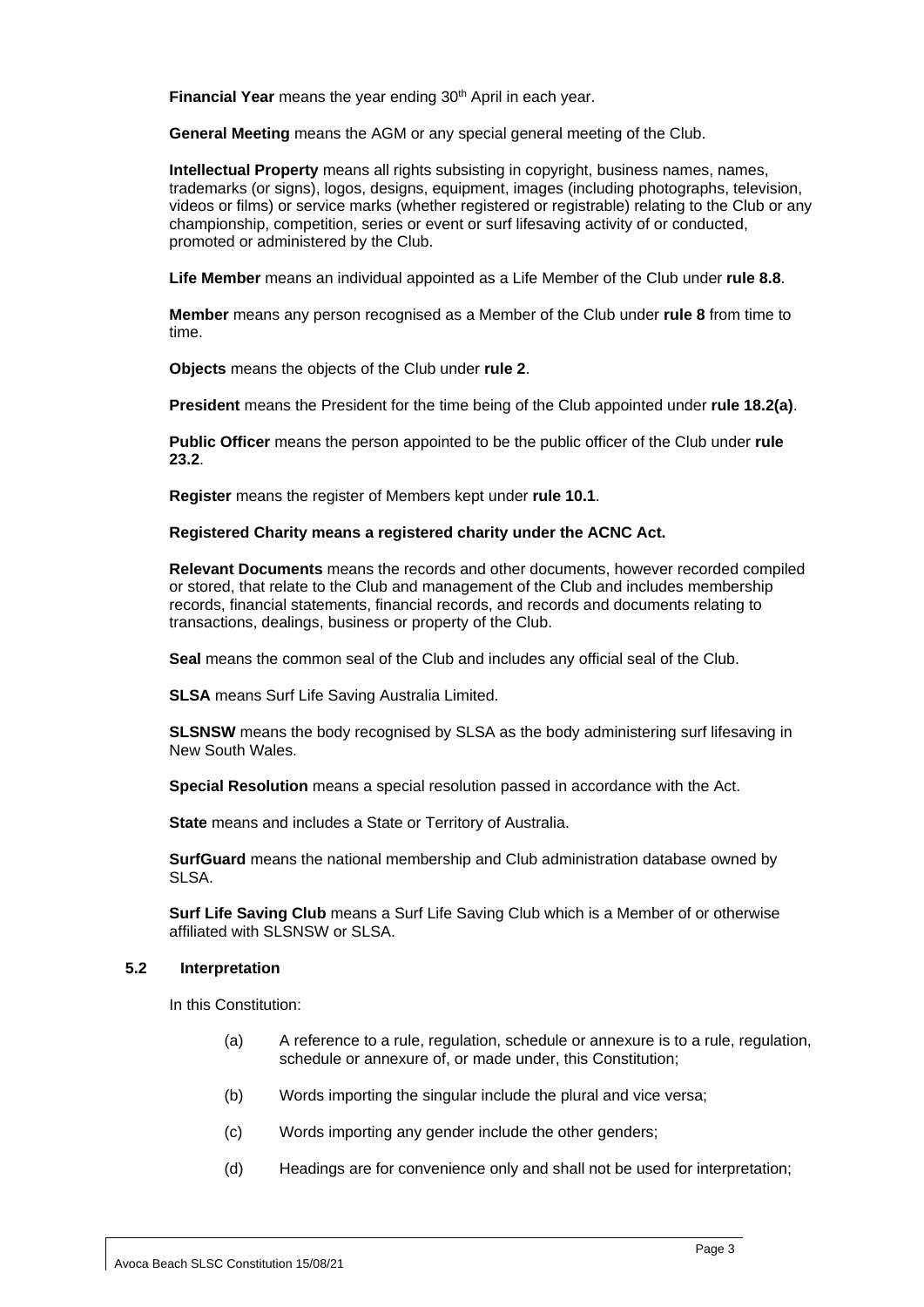- (e) Words or expressions shall be interpreted in accordance with the provisions of the Act as they vary from time to time;
- (f) References to persons include natural persons, corporations and bodies politic, and any legal personal representatives, successors and permitted assigns of that person;
- (g) Except where the contrary intention appears, in this Constitution, an expression that deals with a matter under the Act has the same meaning as that provision of the Act.
- (h) A reference to a statute, ordinance, code or other law includes regulations and other statutory instruments under it and consolidations, amendments, reenactments or replacements of any of them (whether of the same or any legislative authority having jurisdiction); and
- (i) Expressions referring to "writing" shall unless the contrary intention appears, be construed as including references to printing, photography and other modes of representing or reproducing words in a visible form, including messages sent by electronic mail.

## <span id="page-7-0"></span>**5.3 Enforceability**

If any provision of this Constitution or any phrase contained in it is invalid or unenforceable in any jurisdiction, the phrase or provision shall be read down for the purpose of that jurisdiction, if possible, so as to be valid and enforceable. If it cannot be so read down the provision shall be severed to the extent of the invalidity or unenforceability. The remaining provisions of this Constitution and its validity or enforceability shall not be affected by the severance in any other jurisdiction.

## <span id="page-7-1"></span>6. **STATUS AND COMPLIANCE OF CLUB**

## <span id="page-7-2"></span>**6.1 Recognition of Club**

Subject to compliance with this Constitution, the Branch constitution, the SLSNSW constitution and SLSNSW Regulations, the SLSA constitution and SLSA regulations and any lifesaving or patrol services agreement between the Club and SLSNSW the Club may continue to be recognised by the Branch and SLSNSW as a Member of the Branch and of SLSNSW and shall administer surf lifesaving activities in Avoca Beach in accordance with the Objects.

## <span id="page-7-3"></span>**6.2 Compliance of Club**

The Members acknowledge and agree the Club shall:

- (a) be or remain incorporated in New South Wales;
- (b) be or remain affiliated to the Branch and SLSNSW;
- (c) be or remain registered as a registered charity with the Australian Charities and Not-for-Profit Commission;
- (d) appoint a Delegate annually to represent the Club at general meetings of the Branch.
- (e) nominate such other persons as may be required to be appointed to Branch or SLSNSW committees from time to time under this Constitution or the Branch constitution or SLSNSW constitution or otherwise;
- (f) forward to the Branch and SLSNSW a copy of its constituent documents and details of its Directors as and when they change or are amended;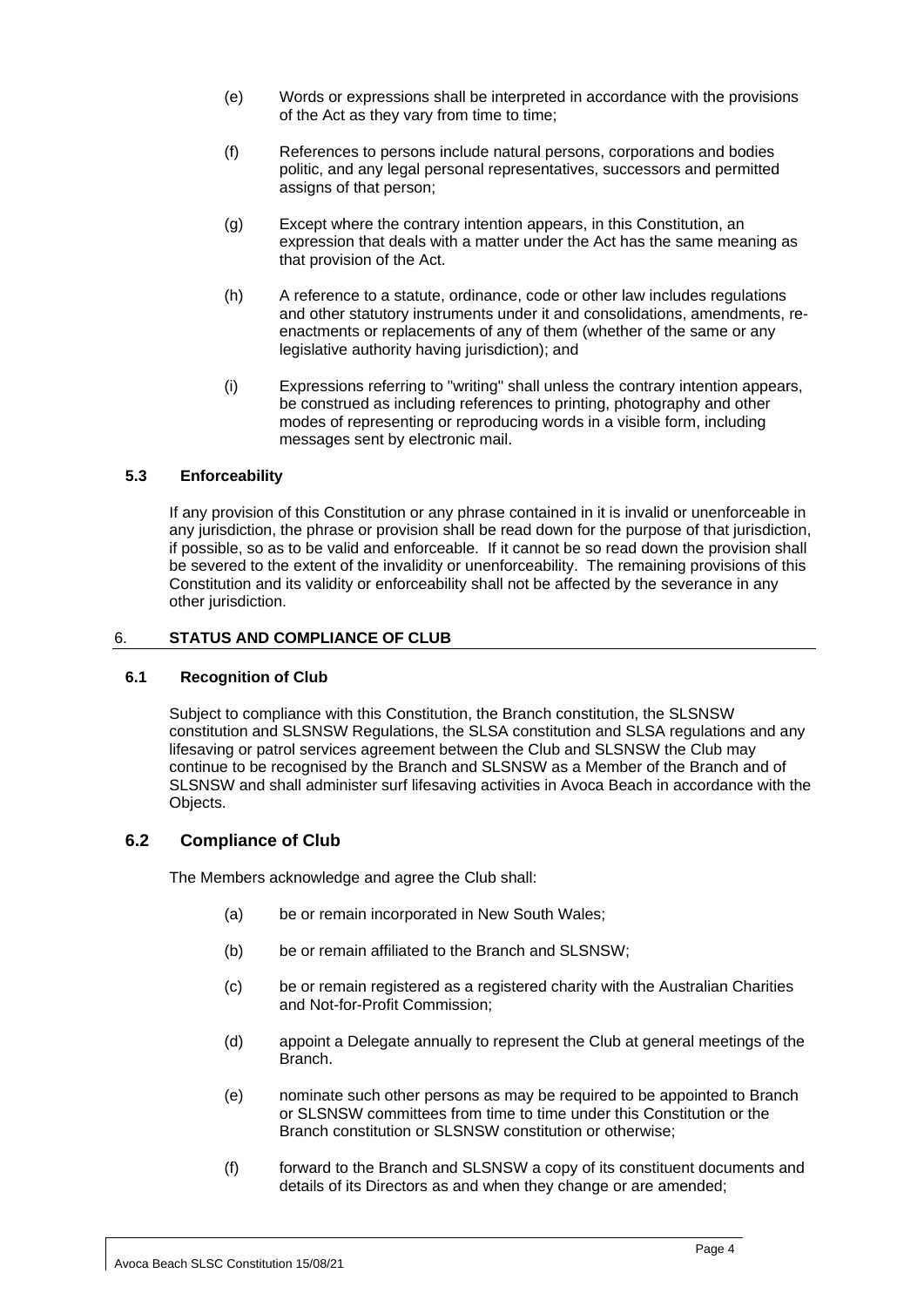- (g) adopt the objects of SLSNSW (in whole or in part as are applicable to the Club) and adopt rules which reflect, and which are, to the extent permitted or required by the Act, generally in conformity with the Branch and SLSNSW constitutions;
- (h) apply its property and capacity solely in pursuit of the Objects and surf lifesaving;
- (i) do all that is reasonably necessary to enable the Objects to be achieved;
- (j) act in good faith and loyalty to ensure the maintenance and enhancement of surf lifesaving, its standards, quality and reputation for benefit of the Members and surf lifesaving;
- (k) expressly comply with rule 6 of the SLSNSW constitution in respect of patrol hours;
- (l) at all times act on behalf of and in the interests of surf lifesaving; and
- (m) by, adopting the objects of SLSNSW, abide by the SLSNSW constitution.

## <span id="page-8-0"></span>**6.3 Operation of Constitution**

The Club and the Members acknowledge and agree:

- (a) that they are bound by this Constitution and that this Constitution, operates to create uniformity in the way in which the Objects and surf lifesaving are to be conducted, promoted, encouraged, advanced and administered throughout Avoca Beach;
- (b) to ensure the maintenance and enhancement of surf lifesaving, its standards, quality and reputation for the benefit of surf lifesaving;
- (c) not to do or permit to be done any act or thing which might adversely affect or derogate from the standards, quality and reputation of surf lifesaving and its maintenance and enhancement;
- (d) to promote the economic and community services success, strength and stability of each other and to act interdependently with each other in pursuit of their respective objects;
- (e) to act in the interests of surf lifesaving;
- (f) where the Club considers or is advised that a Member has allegedly:
	- I. breached, failed, refused or neglected to comply with a provision of this Constitution, the By-Laws, or any resolution or determination of the Club; or
	- II. acted in a manner prejudicial to the Objects and interests of the Club and/or surf lifesaving; or
	- III. brought themself, the Club, any Surf Life Saving Club or surf lifesaving (including the Branch, SLSNSW and/or SLSA) into disrepute;

the Club may after allowing the Member a reasonable opportunity to explain, adjudicate and if necessary penalise the Member in accordance with the processes and penalties under SLSA regulations; and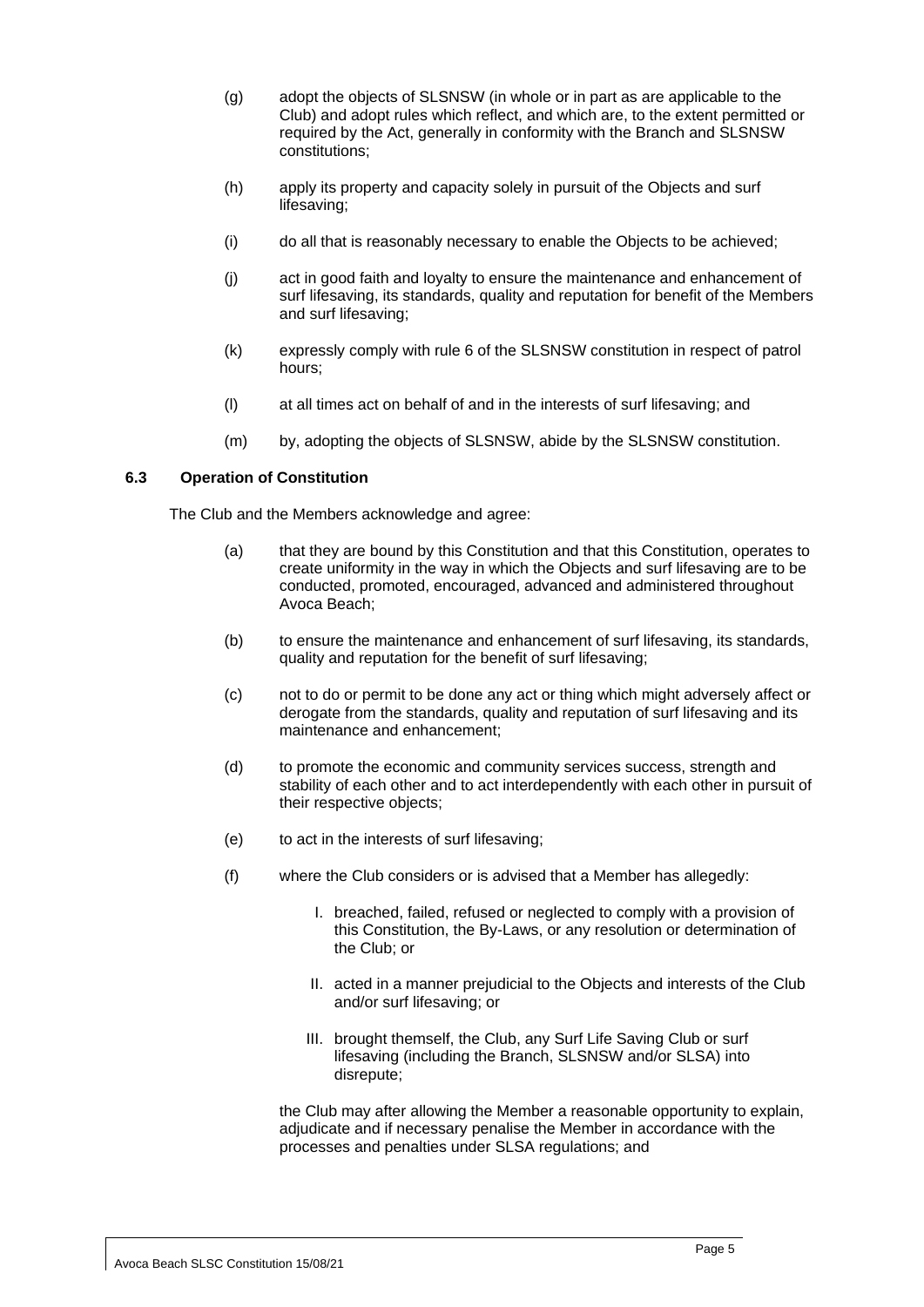- (g) that the Club shall be represented by the President who shall have the right to (on behalf of the Club):
	- I. be present at SLSNSW State Council Meetings; and
	- II. vote on the election of SLSNSW Elected Directors in accordance with the SLSNSW constitution.

#### <span id="page-9-0"></span>7. **CLUB'S CONSTITUTION**

#### <span id="page-9-1"></span>**7.1 Constitution of the Club**

The Constitution will clearly reflect the Branch and SLSNSW constitutions, subject to any requirements in the Act, and at least to the extent of:

- (a) the objects of SLSNSW;
- (b) the structure and membership categories of SLSA (if any);
- (c) recognising SLSA as the national peak body for surf lifesaving in Australia;
- (d) recognising SLSNSW as the peak body for lifesaving in New South Wales;
- (e) recognising the Branch; and
- (f) such other matters as are required to give full effect to the SLSNSW Constitution;

with such incidental variations as are necessary having regard to the Act.

#### <span id="page-9-2"></span>**7.2 Operation of the Branch and SLSNSW constitutions**

- (a) The Club will take all steps to ensure its Constitution is in conformity with the Branch and SLSNSW constitutions at least to the extent set out in **rul[e 7.1](#page-9-1)** and in respect of those matters set out in **rule [7.1](#page-9-1)** shall ensure this Constitution is amended in conformity with future amendments made to the Branch, SLSNSW and SLSA constitutions, subject to any prohibition or inconsistency in the Act.
- (b) The Club shall provide to the Branch and SLSNSW a copy of its Constitution and all amendments to this document. The Club acknowledges and agrees that SLSNSW has power to veto any provision in its Constitution which, in SLSNSW's opinion, is contrary to the objects of SLSNSW.
- (c) Neither the Club not any Member (in this clause each is referred to as a **Participant**) shall participate in any surf lifesaving related carnival, competition, special event or activity conducted by or on behalf of any outside person or organisation (each is referred to as an **Outside Event**) unless the Participant is satisfied, acting reasonably, that the Outside Event complies with the law and will apply good safety practices, and the Participant has also ensured that the Outside Event has been sanctioned by SLSNSW.
- (d) The books and records of the Club shall be open at all reasonable times for inspection by an authorised representative of SLSNSW, but no inspection shall be made unless approved by resolution of the SLSNSW Board and with reasonable notice to the Club.
- (e) The Club will otherwise comply with the SLSNSW constitution.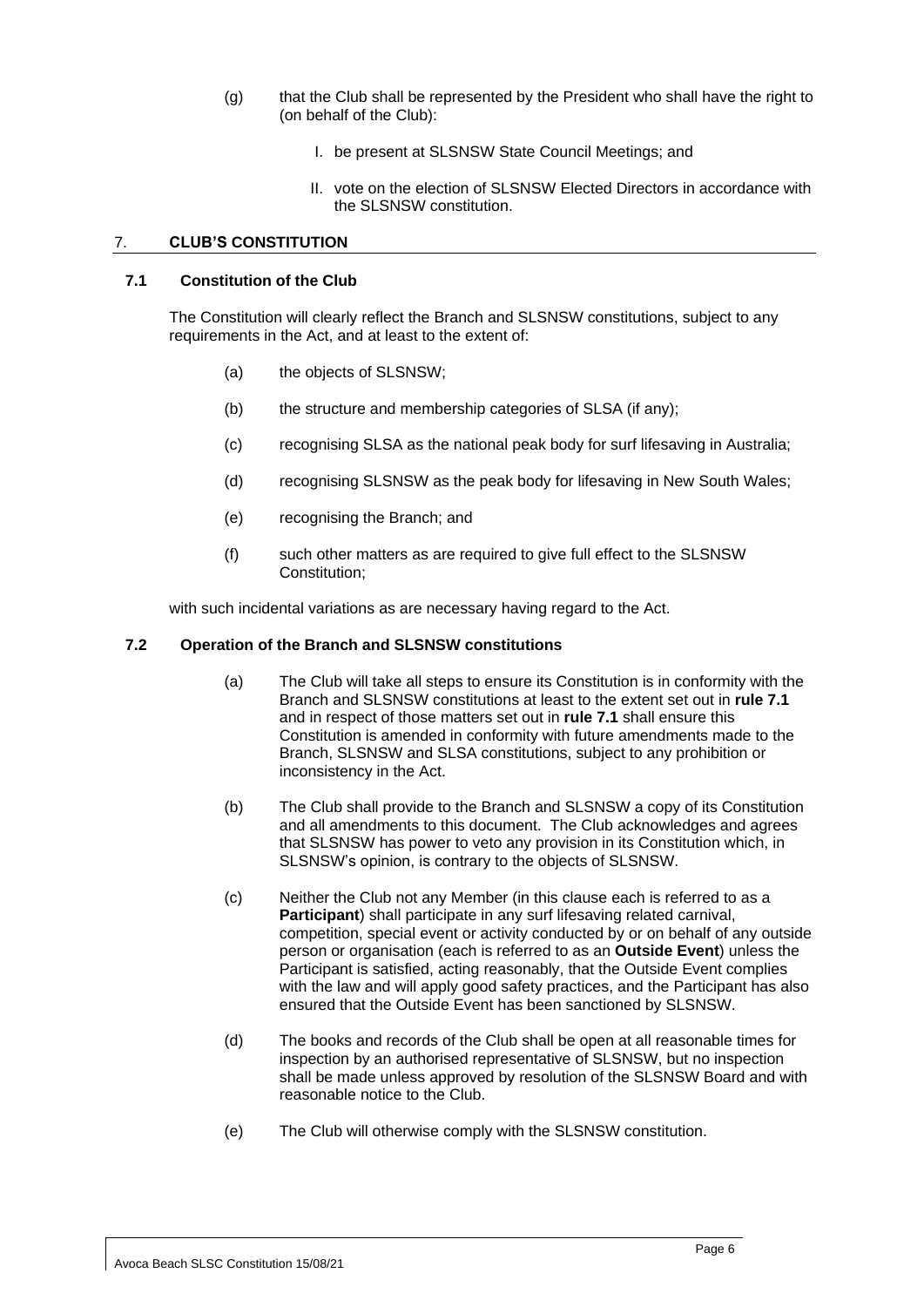#### <span id="page-10-0"></span>**7.3 ACNC Act**

While the Club is a Registered Charity, the ACNC Act overrides any clauses in this constitution which are inconsistent with that Act

#### **7.4 Alteration of Constitution**

The Constitution of the Club shall not be altered except by Special Resolution in accordance with the Act, and in compliance with all other procedures under the Act (if any).

#### <span id="page-10-1"></span>8. **MEMBERSHIP OF CLUB**

#### <span id="page-10-2"></span>**8.1 Minimum Number of Members**

The Club must have at least twenty (20) Patrol Members at all times.

## <span id="page-10-3"></span>**8.2 Categories of Member**

Subject always to the SLSA Membership directives in the SLSA regulations the Club is authorised to establish such categories of members as it requires and considers necessary in the context of the Club and the requirements of SLSNSW. Clubs should provide membership in the following general categories of membership:

- (a) Junior membership;<sup>1</sup>
- (b) Active membership;<sup>2</sup>
- (c) Community membership (non-patrolling and non-voting);
- (d) Associate membership;<sup>3</sup> or
- (e) Honorary and Service membership(s) including Life Membership 4 .

## <span id="page-10-4"></span>**8.3 Sub-Categories of Membership**

SLSNSW identifies sub-categories which sit within each of the Categories. Each subcategory has allowances, obligations and/or restrictions which apply to members assigned to the respective sub-category:

|                | Category | <b>Sub-Category</b>              | <b>Description</b>                                                                                                                                                                                                                                                                                                                            |
|----------------|----------|----------------------------------|-----------------------------------------------------------------------------------------------------------------------------------------------------------------------------------------------------------------------------------------------------------------------------------------------------------------------------------------------|
| $\mathbf{1}$ . | Junior   | <b>Junior Activity</b><br>Member | shall be a person who shall be a minimum age of five<br>(5) years up to a maximum age of thirteen (13) years<br>and such person shall be required to gain the<br>relevant Surf Education Certificate for that person's<br>age group.<br>These members shall not receive notice of meeting,<br>have any debating rights or be entitled to vote |
| 2.             | Junior   | Cadet Member<br>$(13-15)$        | shall be a Member of the age qualification as defined<br>in SLSA's Manuals (ie under 15) and, who has<br>obtained the Surf Rescue Certificate or has passed<br>an annual proficiency test.<br>These members shall not receive notice of meeting,                                                                                              |

- 2
- 4 ,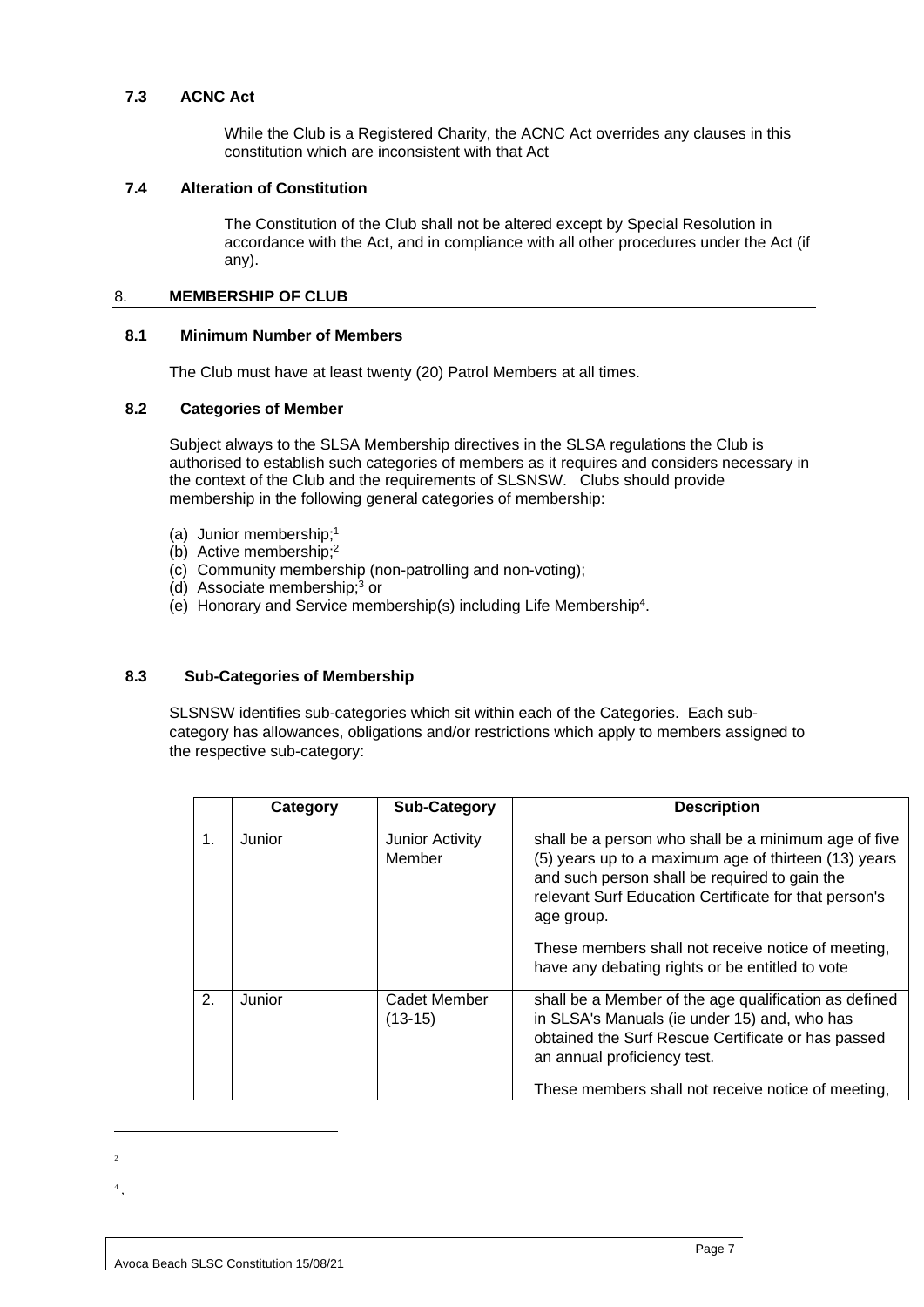|    |        |                                 | have any debating rights or be entitled to vote                                                                                                                                                                                                                                                                                                                |
|----|--------|---------------------------------|----------------------------------------------------------------------------------------------------------------------------------------------------------------------------------------------------------------------------------------------------------------------------------------------------------------------------------------------------------------|
| 3. | Active | <b>Active Patrol</b>            | Shall be a Bronze Medallion holder and                                                                                                                                                                                                                                                                                                                         |
|    |        | Member (15-18),<br>Active 18+   | Fulfil patrol and Club obligations, as provided<br>i.<br>by SLSA and the Club constitution/Regulations.<br>Qualify in an annual proficiency test unless the                                                                                                                                                                                                    |
|    |        |                                 | Member has obtained their Bronze Medallion in that<br>season.                                                                                                                                                                                                                                                                                                  |
|    |        |                                 | Entitled to notice of meeting, debating rights and<br>entitlement to Vote                                                                                                                                                                                                                                                                                      |
| 4. | Active | <b>Reserve Active</b><br>Member | May be granted by a Club to Active Patrol Members<br>who have satisfactorily completed (from the gaining<br>of the Bronze Medallion) at least eight (8) years of<br>patrol and Club obligations as provided by SLSA and<br>Club constitution. Reserve Active Membership shall<br>not be automatic but shall be granted by resolution of<br>the the Club Board. |
|    |        |                                 | Reserve Active Members shall perform a minimum of<br>patrols at the Club, as required by SLSA and further<br>patrol duties at the discretion of the Clubs Board.                                                                                                                                                                                               |
|    |        |                                 | Reserve Active Members shall complete the annual<br>proficiency test.                                                                                                                                                                                                                                                                                          |
|    |        |                                 | Note: Reserve Active membership may be granted<br>under exceptional circumstances to Active Members<br>irrespective of years of service.                                                                                                                                                                                                                       |
|    |        |                                 | Entitled to notice of meeting, debating rights and<br>entitlement to Vote                                                                                                                                                                                                                                                                                      |
| 5. | Active | <b>Award Member</b>             | May be granted by a Club to persons who hold an<br>SLSA award of one, or more, of the following<br>qualifications:- Surf Rescue Certificate, Radio<br>award/s, Resuscitation Certificate, Advanced<br>Resuscitation Certificate or First Aid Certificate (or<br>equivalent).                                                                                   |
|    |        |                                 | Such Members may be called upon to perform patrol<br>and/or other club obligations within the ability of their<br>qualifications.                                                                                                                                                                                                                              |
|    |        |                                 | Entitled to notice of meeting, debating rights and<br>entitlement to Vote                                                                                                                                                                                                                                                                                      |
|    |        |                                 |                                                                                                                                                                                                                                                                                                                                                                |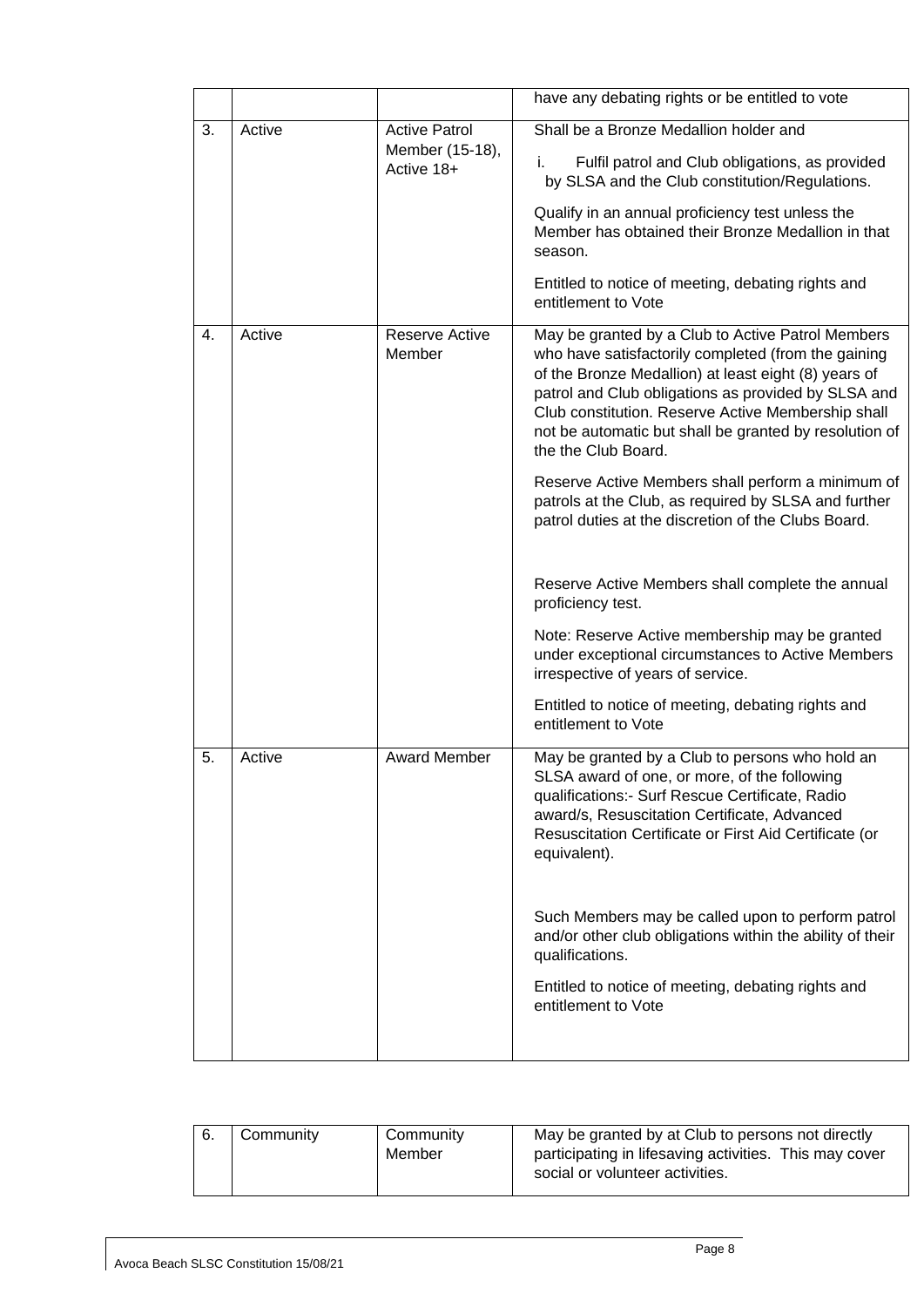|     |                         |                        | These members shall not receive notice of meeting,<br>have any debating rights or be entitled to vote or<br>access to other benefits such as coverage under the<br>SLSA insurance policy or any insurance coverage<br>via the Workers Compensation act. |
|-----|-------------------------|------------------------|---------------------------------------------------------------------------------------------------------------------------------------------------------------------------------------------------------------------------------------------------------|
| 7.  | Associate               | Associate<br>Member    | May be granted by a Club to persons who may or<br>may not hold an SLSA award.                                                                                                                                                                           |
|     |                         |                        | These members shall receive notice of meeting but<br>shall not have any debating rights or be entitled to<br>vote                                                                                                                                       |
| 8.  | Associate               | Probationary<br>Member | Shall be the designation of any person for the time<br>period between applying for membership and the<br>gaining of an award and/or the granting of a formal<br>category membership by the appropriate Affiliated<br>Club committee.                    |
|     |                         |                        | These members shall not receive notice of meeting,<br>have any debating rights or be entitled to vote                                                                                                                                                   |
| 9.  | Associate               | <b>General Member</b>  | May be granted by a Club to persons who may or<br>may not hold an SLSA award.                                                                                                                                                                           |
|     |                         |                        | These members shall receive notice of meeting but<br>shall not have any debating rights or be entitled to<br>vote                                                                                                                                       |
| 10. | Associate               | Leave Restricted       | May be granted by a Club to members requesting<br>absence away from their club and club duties for a<br>period of time (eg deployment, work, pregnancy,<br>travel etc).                                                                                 |
|     |                         |                        | These members shall receive notice of meeting but<br>shall not have any debating rights or be entitled to<br>vote                                                                                                                                       |
| 11. | Honorary and<br>Service | Long Service           | May be granted by a Club to Members who have                                                                                                                                                                                                            |
|     | Membership              | Member                 | completed ten (10) years active service or to<br>Members who have completed eight (8) years active<br>service plus four (4) years reserve active service.                                                                                               |
|     |                         |                        | Such Members may be exempted from all patrol<br>obligations and may be granted other special<br>privileges of Membership as provided in their Club<br>constitutions.                                                                                    |
|     |                         |                        | Should such Members from another Affiliated Club<br>join The Club, The Board shall determine if such<br>Member's Long Service shall be recognised by the<br>Club.                                                                                       |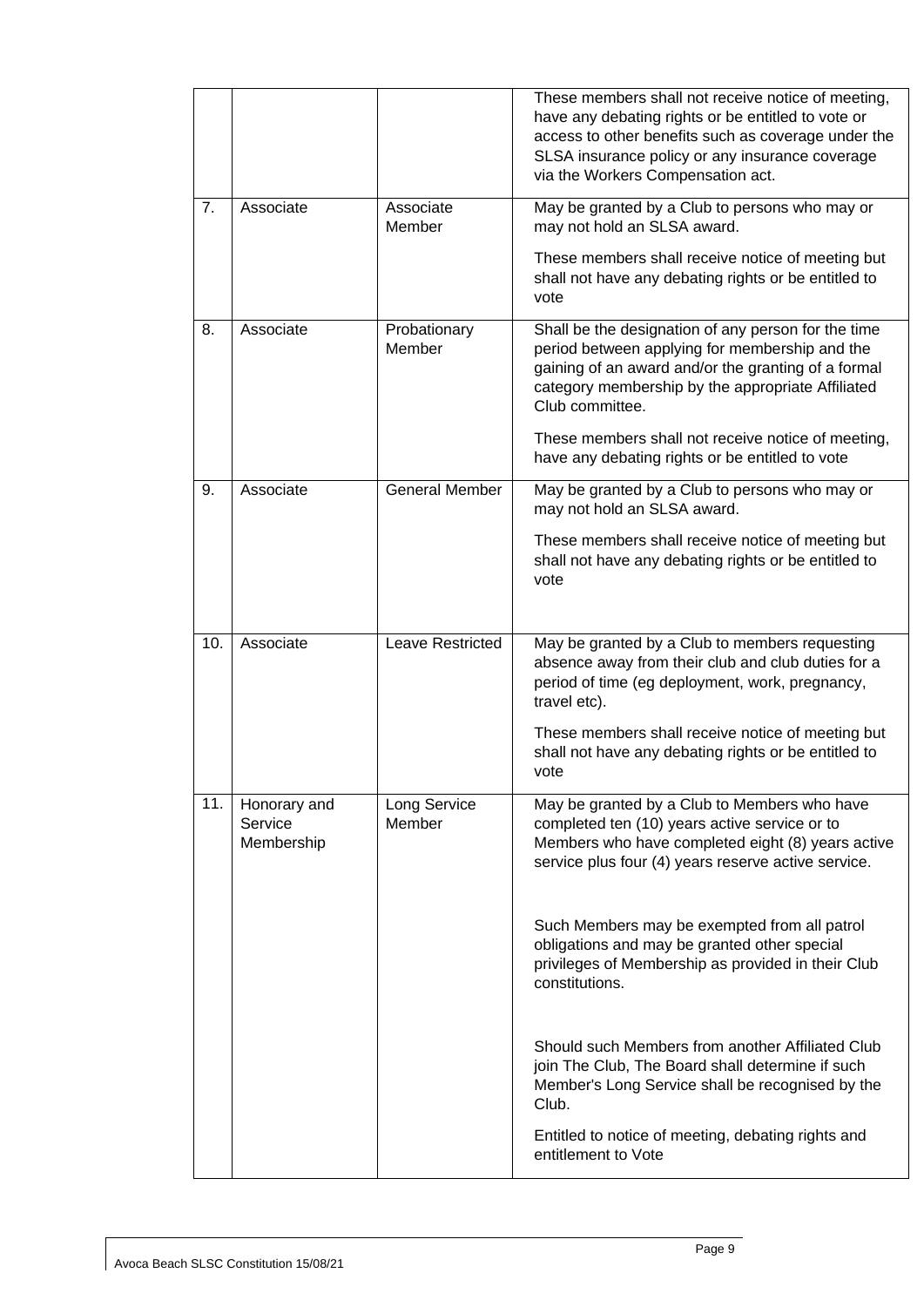| 12. | Honorary and<br>Service<br>Membership | Past Active<br>Member | May be granted by the Club to persons who have<br>held an SLSA Bronze Medallion and been an active<br>patrol member for a minimum of three (3) years.<br>Entitled to notice of meeting, debating rights and<br>entitlement to Vote |
|-----|---------------------------------------|-----------------------|------------------------------------------------------------------------------------------------------------------------------------------------------------------------------------------------------------------------------------|
| 13. | Honorary and<br>Service<br>Membership | Honorary<br>Member    | May be granted by a Club to persons who may or<br>may not hold on SLSA award.<br>These members shall receive notice of meeting but<br>shall not have any debating rights or be entitled to<br>vote                                 |
| 14. | Honorary and<br>Service<br>Membership | Life Member           | May be granted by the Club to Members who have<br>rendered distinguished, or special service relevant to<br>Avoca beach SLSC.<br>Entitled to notice of meeting, debating rights and<br>entitlement to Vote                         |

## **8.4 Application for Membership**

An application for membership by an individual must be:

- (a) in writing on the form prescribed from time to time by SLSNSW and/or SLSA, from the applicant and lodged with the Club; or
- (b) submitted online via the Lifesaving Online membership portal and in accordance with the process (if any) as proscribed by the Board from time to time; and
- (c) accompanied by the appropriate fee, if any.

## <span id="page-13-0"></span>**8.5 Discretion to Accept or Reject Application**

- (a) The Club may, acting reasonably and in good faith, accept or reject an application whether the applicant has complied with the requirements in **rule 8.4** or not and shall not be required or compelled to provide any reason for such acceptance or rejection.
- (b) Where the Club accepts an application the applicant shall, subject to notification to the Branch and SLSNSW and their subsequent acceptance of the notification and the application, become a Member.
- (c) Unless otherwise determined by SLSNSW membership of the Club shall be deemed to commence upon acceptance of the application by the Club. The Register shall be updated accordingly as soon as practicable.
- (d) If the Club rejects an application, it shall refund any fees forwarded with the application, and the application shall be deemed rejected by the Club. No reasons for rejection need be given and there is no right of appeal.

## <span id="page-13-1"></span>**8.6 Renewal of Membership**

(a) The membership year shall commence on 1 July annually.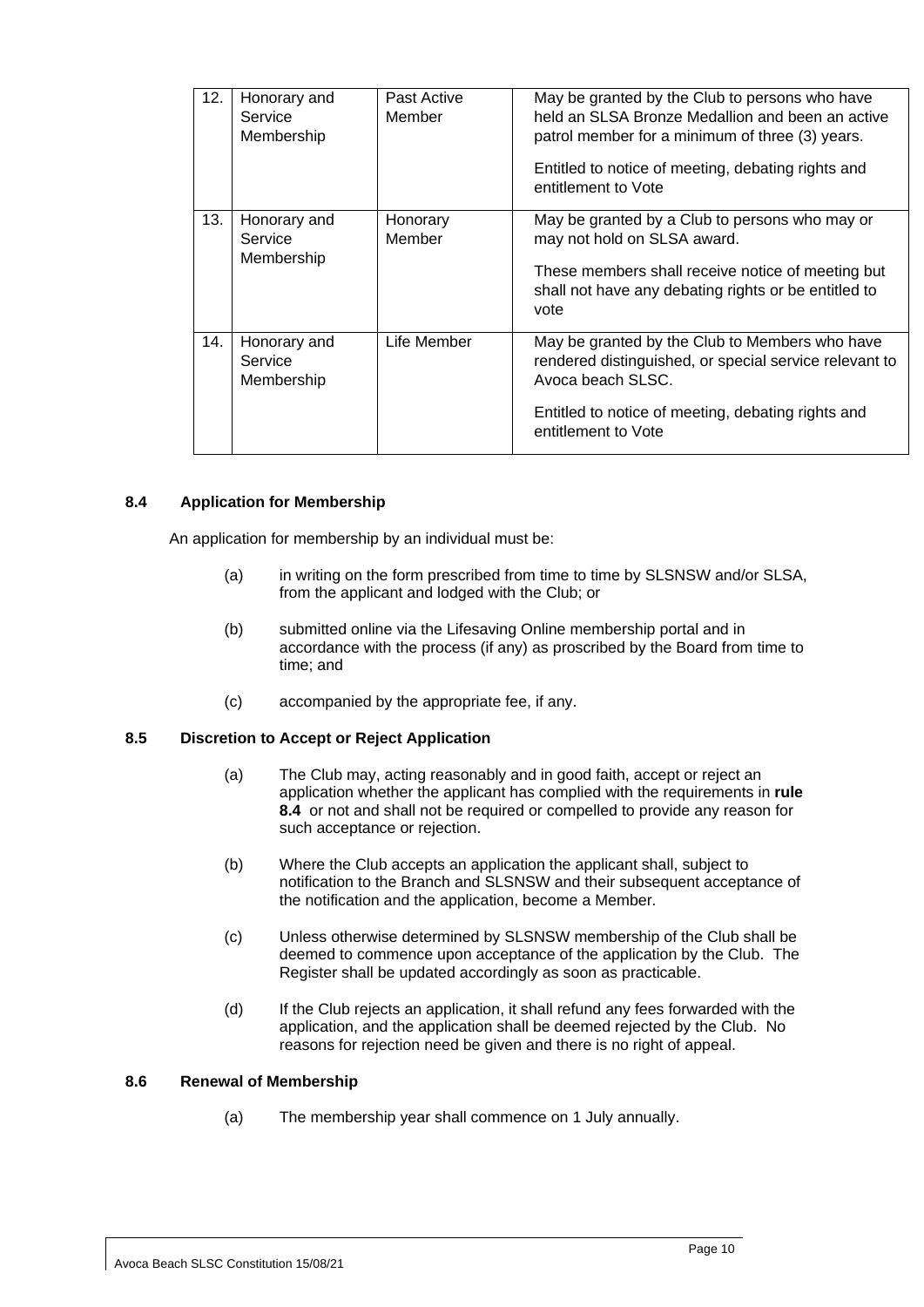- (b) Members must re-apply annually for renewal of membership of the Club in accordance with the procedures set down by the Club from time to time. **Rule 8.5** applies to applications for renewal of membership.
- (c) Upon re-application a Member must provide details of any change in their personal details, and any other information reasonably required by the Club.

#### <span id="page-14-0"></span>**8.7 Membership Transitional Arrangements**

Notwithstanding any other rule of this Constitution, the transitional arrangements in **rule 37** shall apply to the continuation of membership from the date of adoption of this Constitution.

#### <span id="page-14-1"></span>**8.8 Life Members**

- (a) The Board may recommend to the AGM that any Member who has rendered distinguished service to the Club and surf lifesaving, where such service is deemed to have assisted the advancement of the Club and surf lifesaving in Avoca Beach be appointed as a Life Member.
- (b) A resolution of the AGM to confer life membership on the recommendation of the Board must be a Special Resolution.
- (c) A Member must accept or reject the Club's resolution to confer life membership in writing. Upon written acceptance, the Member's details shall be entered upon the register, and from the time of entry on the register the Member shall be a Life Member.

#### <span id="page-14-2"></span>**8.9 Effect of Membership**

- (a) Members acknowledge and agree that:
	- I. this Constitution constitutes a contract between each of them and the Club and that they are bound by this Constitution and the By-Laws;
	- II. they shall comply with and observe this Constitution, the By-Laws and the SLSNSW and SLSA constitutions and regulations;
	- III. by submitting to this Constitution and the By-Laws they are subject to the jurisdiction of the Club, Branch, SLSNSW and SLSA;
	- IV. this Constitution and By-Laws are necessary and reasonable for promoting the Objects and particularly the advancement and protection of Surf Life Saving as a community service;
	- V. neither membership of the Club nor this Constitution gives rise to:
		- (1) any proprietary right of Members in, to or over the Club or its property or assets; or
		- (2) any automatic right of a Member to renewal of their membership of the Club; or
		- (3) subject to the Act and the Club acting in good faith, the right of Members to natural justice, unless expressly provided for in this Constitution; and
	- (B) they are entitled to all benefits, advantages, privileges and services of their membership as determined by the Board.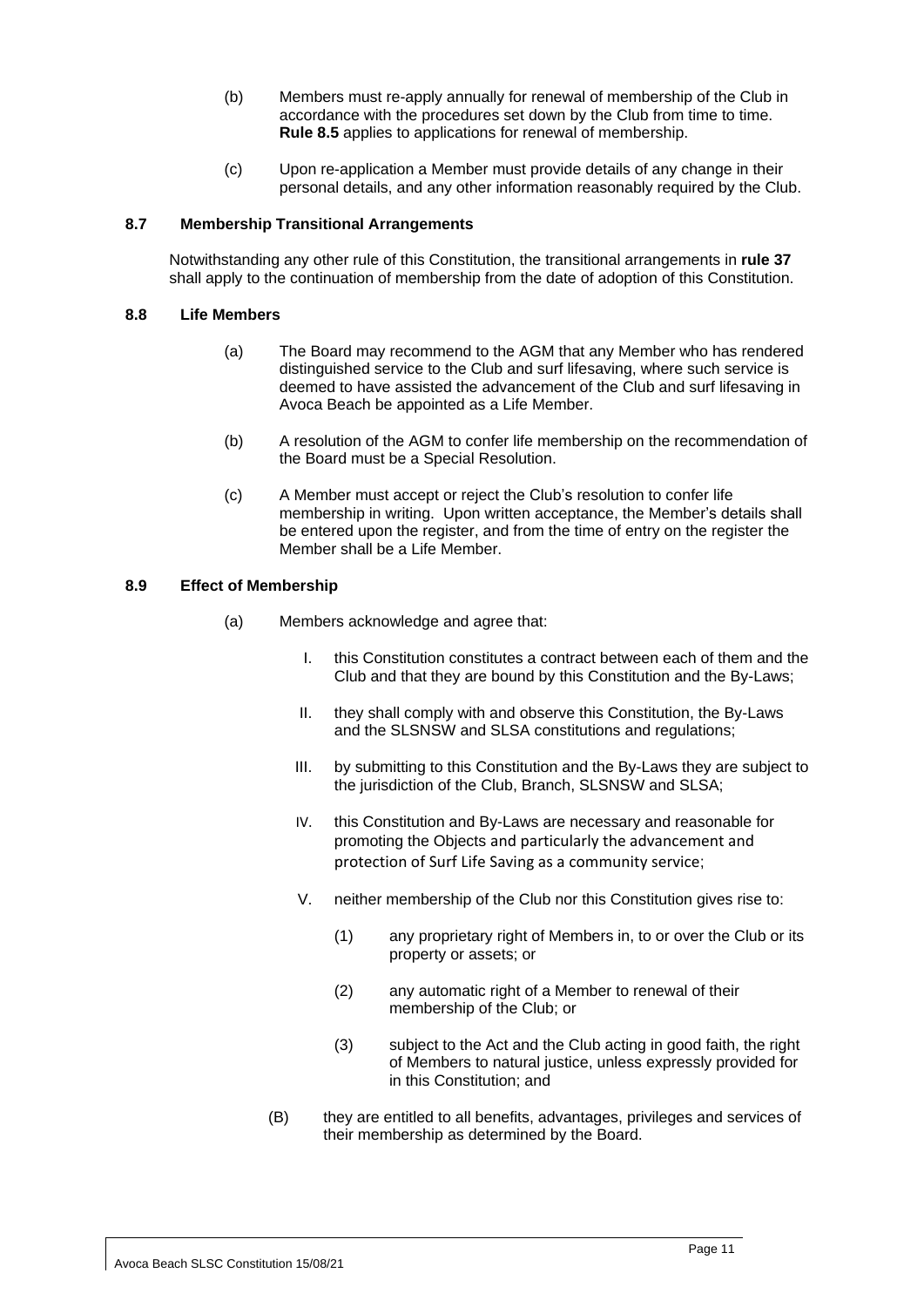- (b) A right, privilege or obligation of a person by reason of their membership of the Club:
	- I. is not capable of being transferred or transmitted to another person; and
	- II. terminates upon the cessation of membership whether by death, refusal, resignation or otherwise.
- (c) In the event of any conflict or inconsistency between this Constitution, and the By-Laws, and the SLSNSW constitution and regulations, then the SLSNSW constitution and regulations prevail to the extent of that conflict over the provisions in this Constitution unless the SLSNSW board directs otherwise. In the event of any conflict or inconsistency between this Constitution and the By-Laws, this Constitution prevails to the extent of that conflict or inconsistency.

## <span id="page-15-0"></span>**8.10 SLSNSW discretion**

Irrespective of a Member satisfying the Club's membership requirements, SLSNSW may acting reasonably and in good faith (subject to consultation with the Club) at its absolute discretion decline, or remove from, Membership an Individual Member including for reasons relating to the Individual Member's character, concerns that the Individual Member is not a

fit and proper person, or that the Individual Member has or may bring SLSNSW or surf lifesaving into disrepute.

#### **8.11 Liability of Members**

The liability of the Members of the Club is limited.

## <span id="page-15-1"></span>9. **SUBSCRIPTIONS AND FEES**

- (a) The Annual Subscription and any other fees or levies payable by Members or categories of Members to the Club, the benefits which apply, the time for, and manner of payment, shall be determined by the Board from time to time.
- (b) The Board is empowered to prevent any Member who's Annual Subscription or any other fees are in arrears from exercising the whole or any of the rights or privileges of membership of the Club, including but not limited to the right to vote at General Meetings. There is no right of appeal where the Board exercises its rights under this **rule 9(b)**.

## <span id="page-15-2"></span>10. **REGISTERS**

#### <span id="page-15-3"></span>**10.1 Club to Keep Register of Members**

The Club shall keep and maintain a Register of Members in which shall be entered:

- (a) the full name and address of the Member;
- (b) the category of membership of the Member;
- (c) the date on which the Member became a Member;
- (d) any other information determined by the Board; and
- <span id="page-15-4"></span>(e) for each former Member, the date of ceasing to be a Member.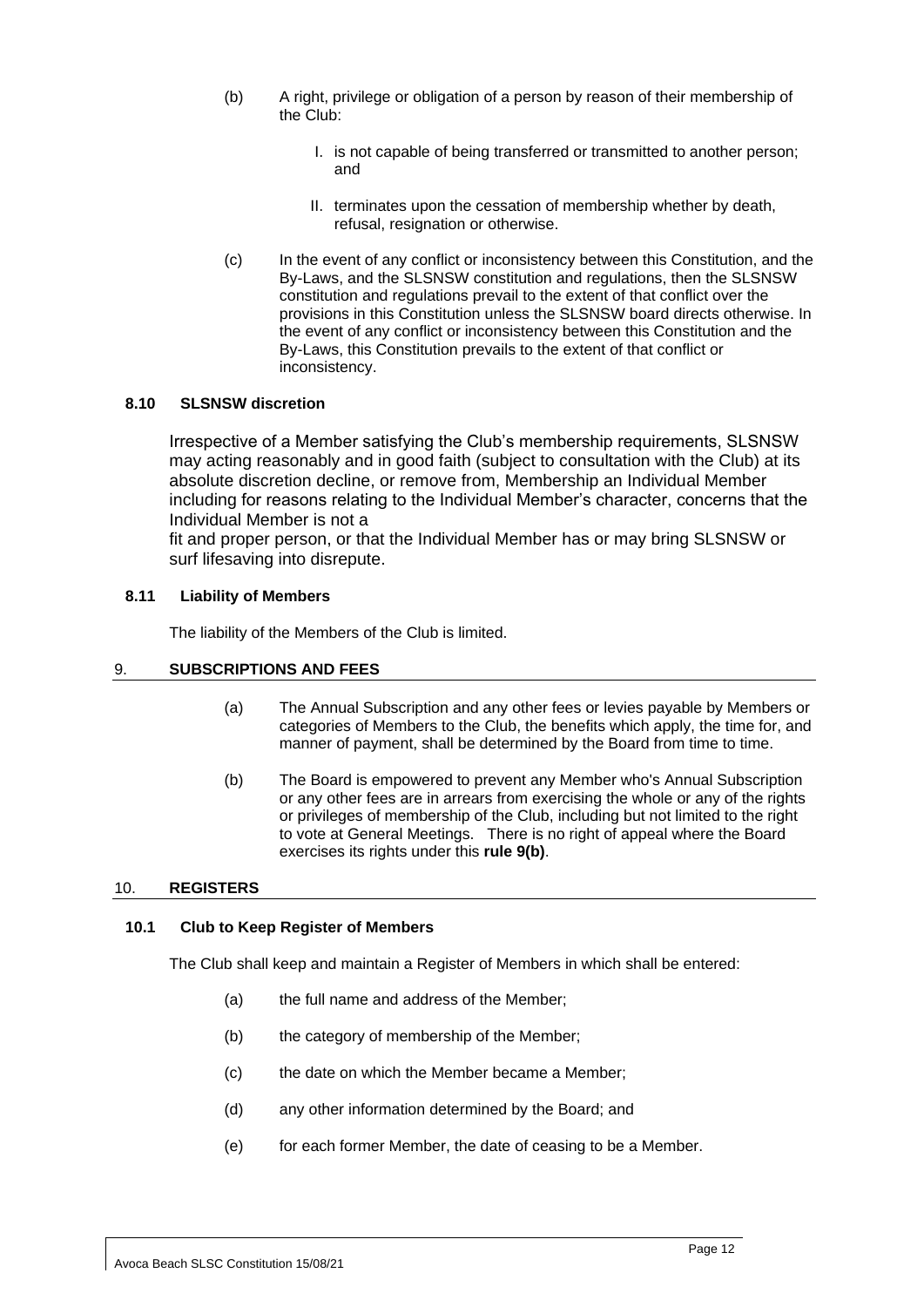#### <span id="page-16-0"></span>**10.2 Use of SurfGuard**

SurfGuard shall be used as the Register of Members.

#### <span id="page-16-1"></span>**10.3 Changes to Member Details**

Members shall provide notice of any change and required details to the Club within one month of such change.

#### <span id="page-16-2"></span>**10.4 Inspection of Register**

Inspection of the Register will only be available as required by the Act and under **rule [35\(b\)](#page-34-2)**.

#### <span id="page-16-3"></span>**10.5 Use of Register**

Subject to confidentiality considerations and privacy laws, the Register may be used by the Club to further the Objects, as the Board considers appropriate.

#### <span id="page-16-4"></span>11. **DISCONTINUANCE OF MEMBERSHIP**

#### <span id="page-16-5"></span>**11.1 Discontinuance by Notice of Resignation**

A Member having paid all arrears of fees payable to the Club may resign or withdraw from membership of the Club by giving notice in writing to the Club of resignation or withdrawal.

## <span id="page-16-8"></span><span id="page-16-6"></span>**11.2 Discontinuance by Breach**

- (a) Membership of the Club may be discontinued by the Board upon breach of any clause of this Constitution, including but not limited to the failure to pay any monies owed to the Club, failure to comply with the By-Laws or any resolution or determination made or passed by the Board or any duly authorised committee.
- (b) Subject to this Constitution, Membership shall not be discontinued by the Board under **rule [11.2\(a\)](#page-16-8)** without the Board first giving the accused Member the opportunity to explain the breach and/or remedy the breach. The accused Member shall be granted seven days' notice of their right to appear and be heard by the Board to explain the breach and/or remedy the breach.
- (c) Where a Member fails, in the Board's view to adequately explain or remedy the breach, that Member's membership may be discontinued under **rule [11.2\(a\)](#page-16-8)** by the Club giving written notice of the discontinuance.
- (d) Any Member's membership that is discontinued under **rule [11.2\(a\)](#page-16-8)** shall have the right to appeal the discontinuation under the SLSA regulations as amended from time to time.

## <span id="page-16-7"></span>**11.3 Discontinuance by Failure to Pay Subscription**

- (a) A Member is taken to have resigned if:
	- I. the Member's annual subscription is outstanding after 30 October annually; or
	- II. if no annual subscription is payable:
		- (1) the Club has made a written request to the Member to confirm that he or she wishes to remain a Member; and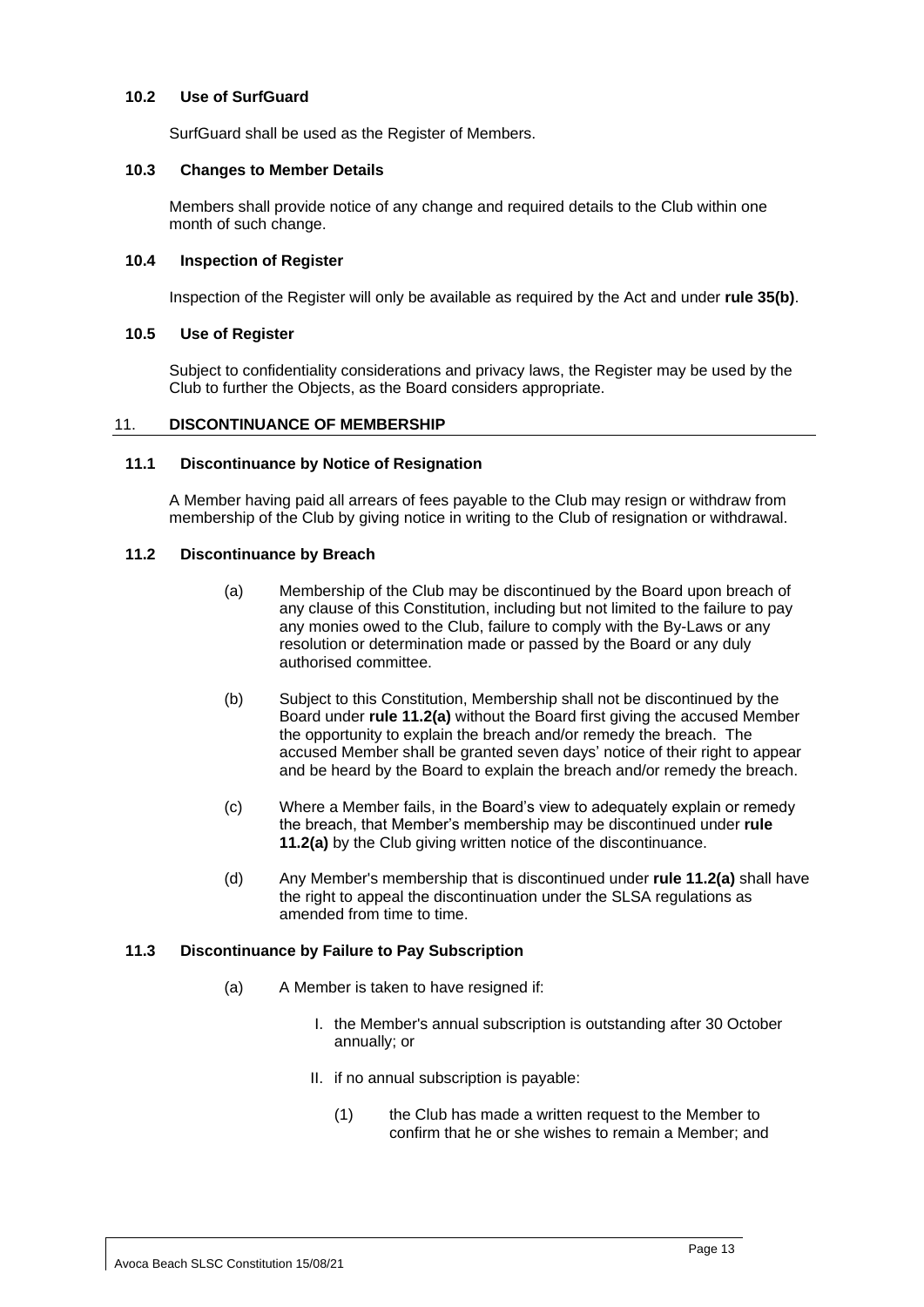- (2) the Member has not, within three months after receiving that request, confirmed in writing that he or she wishes to remain a Member.
- (b) Should a sufficient explanation be made to the Board for the failure to pay subscription or reason for not responding to a request, the Board shall have the power to restore the Membership upon payment of the amount due (if any).

## <span id="page-17-0"></span>**11.4 Resignation by Failure to Re-Apply**

If a Member has not re-applied for Membership with the Club by 30 October, that Member's membership will be deemed to have ceased from that time.

#### <span id="page-17-1"></span>**11.5 Amendment to the Register**

Where a Member resigns under this **rule [11](#page-16-4)** an entry, the date on which the Member ceased to be a Member, shall be recorded in the Register as soon as practicable under **rule [10.1\(e\)](#page-15-4)**.

#### <span id="page-17-2"></span>**11.6 Forfeiture of Rights**

A Member who ceases to be a Member, for whatever reason, shall forfeit all rights in and claims upon the Club and its property and shall not use any surf lifesaving equipment or other property of the Club including Intellectual Property. Any Club documents, records or other property in the possession, custody or control of that Member shall be returned to the Club immediately.

#### <span id="page-17-3"></span>**11.7 Membership May be Reinstated**

Membership which has been discontinued under this **rule [11](#page-16-4)** may be reinstated at the discretion of the Board, upon such conditions as it deems appropriate.

#### <span id="page-17-4"></span>**11.8 Refund of Membership Fees**

Membership fees or subscriptions paid by the discontinued Member may be refunded on a pro-rata basis to the Member upon discontinuance.

## <span id="page-17-5"></span>12. **GRIEVANCES, JUDICIAL AND DISCIPLINE**

The Club adopts the grievances, judicial and discipline processes in relevant SLSA policies and regulations as amended from time to time.

## <span id="page-17-6"></span>13. **ANNUAL GENERAL MEETINGS**

#### <span id="page-17-9"></span><span id="page-17-7"></span>**13.1 Annual General Meeting to be Held**

- (a) The Club shall convene and hold an AGM of its Members annually within six months after the end of the financial year and in accordance with the Act.
- (b) The AGM shall, subject to the Act and to **rule [13.1\(a\)](#page-17-9)**, be convened at a time, date and venue to be determined by the Board.

#### <span id="page-17-8"></span>**13.2 Business**

In addition to any business required to be transacted at the AGM under the Act, the business of the AGM shall include the consideration of accounts and the reports of the Board and auditors, the election of Directors under this Constitution, the motion for affiliation with the Branch and SLSNSW, the appointment and fixing of the remuneration of the auditors and any other business of which notice is given in accordance with this Constitution.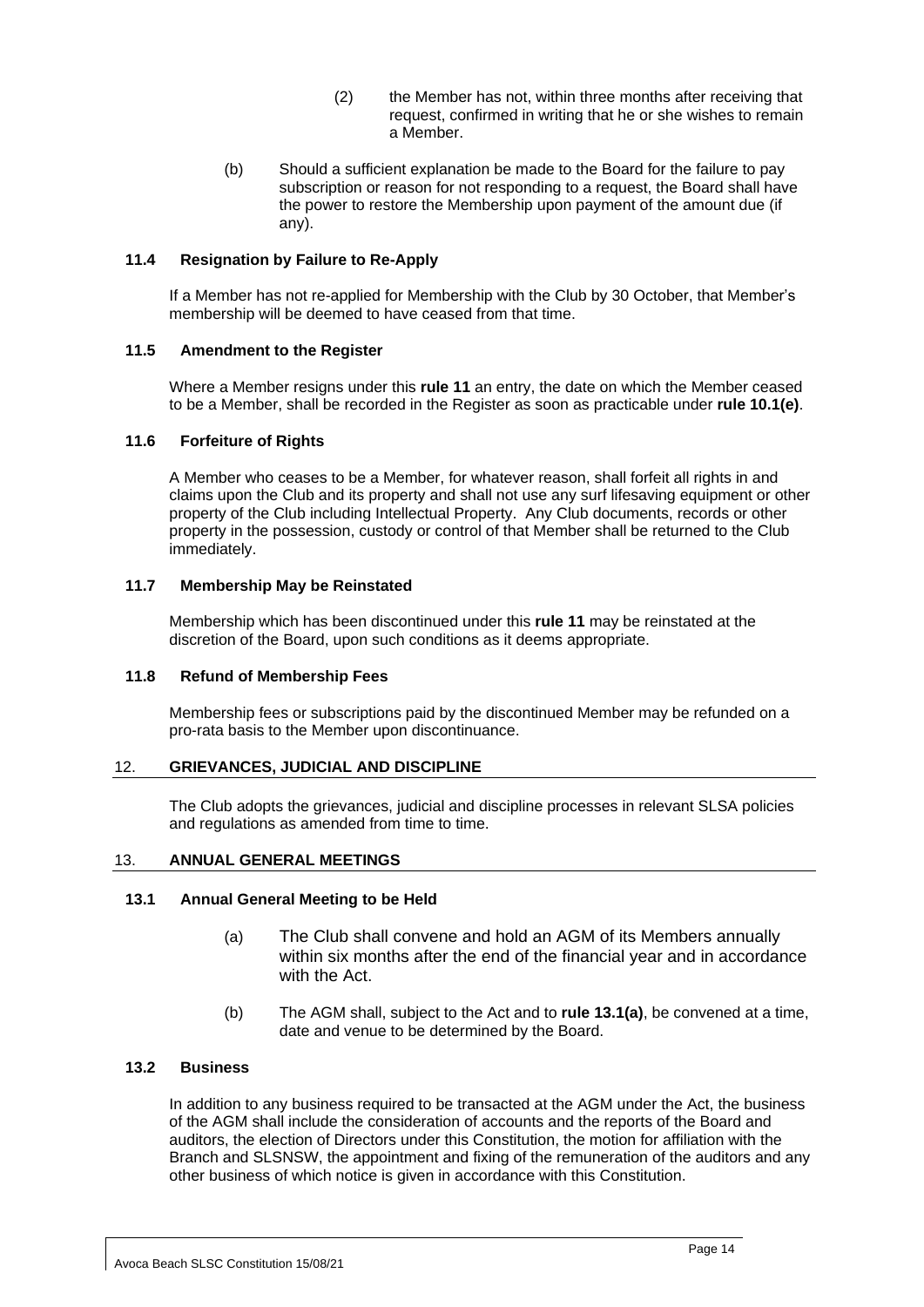## <span id="page-18-0"></span>**13.3 Additional Meetings**

The AGM shall be in addition to any other General Meetings that may be held in the same year. Any General Meeting other than an AGM is a Special General Meeting (**SGM**).

#### <span id="page-18-1"></span>14. **SPECIAL GENERAL MEETINGS**

#### <span id="page-18-2"></span>**14.1 Special General Meetings May be Held**

The Board may, whenever it thinks fit, convene a SGM of the Club and, where, but for this clause more than 15 months would elapse between AGMs, shall convene a SGM before the expiration of that period.

#### <span id="page-18-3"></span>**14.2 Request for Special General Meetings**

- (a) The Board shall on the requisition in writing of 10% of Members entitled to vote convene a SGM.
- (b) The requisition for a SGM shall:
	- I. state the object(s) of the meeting; and
	- II. be signed by the Members making the requisition; and
	- III. be sent to the Club.

The requisition may consist of several documents in a like form, each signed by one or more of the Members making the requisitions.

- (c) If the Board does not cause a SGM to be held within one month after the date on which the requisition is sent to the Club, the Members making the requisition, or any of them, may convene a SGM to be held not later than three months after that date.
- (d) A SGM convened by Members under this Constitution shall be convened in the same manner, or as nearly as possible as that, in which meetings are convened by the Board.

#### <span id="page-18-4"></span>15. **GENERAL MEETINGS**

#### <span id="page-18-5"></span>**15.1 Notice to be given for General Meetings**

- (a) Notice of every General Meeting shall be given to every Member entitled to receive notice, at the address appearing in the Register kept by the Club. The auditor (if any) and Directors shall also be entitled to notice of every General Meeting, which shall be sent to their last notified address. No other person shall be entitled as of right to receive notices of General Meetings.
- (b) A notice of a General Meeting shall be in writing and shall specify the time, date and place of the meeting and shall state the business to be transacted at the meeting. Notice may be given in any form permitted under rule 30.
- (c) At least 21 days' notice of a General Meeting shall be given to those Members entitled to receive notice, together with:
	- I. the agenda for the meeting;
	- II. any nominations for candidates to be considered for election to the Board received under **rule [19.1](#page-24-1)**; and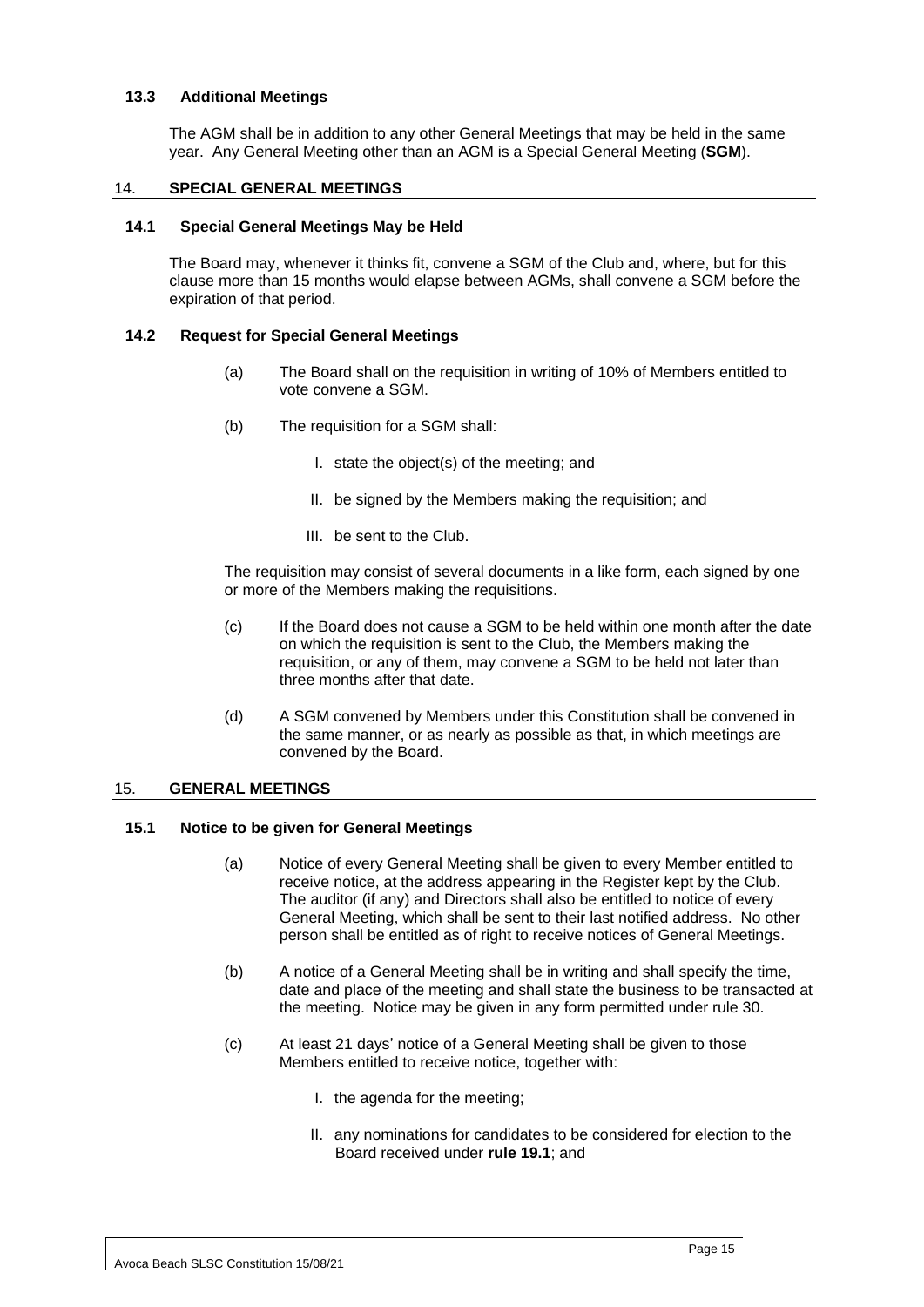- III. any notice of motion received from Members under **rule [15.2\(b\)](#page-19-3)**.
- (d) The accidental omission to give any notice of any General Meeting to any Member shall not invalidate the meeting or any resolution passed at any such meeting.
- (e) For the avoidance of any doubt, only Members who are financial in the current membership year are entitled to receive that notice.

#### <span id="page-19-3"></span><span id="page-19-0"></span>**15.2 Business of Meeting**

- (a) No business other than that set out in the notice convening the meeting shall be transacted at the General Meeting.
- (b) A Member desiring to bring any business before a meeting shall give at least 30 days' notice in writing of that business to the Club which shall include that business in a notice calling the next General Meeting after the receipt of the notice.

#### <span id="page-19-1"></span>**15.3 Quorum**

- (a) No business shall be transacted at any General Meeting unless a quorum is present at the time when the meeting proceeds to business. A quorum for General Meetings of the Club shall be 20 members of Members represented personally or by their proxies.
- (b) If within half an hour after the appointed time for the commencement of a General Meeting, a quorum is not present, the meeting:
	- I. if convened upon the requisition of Members, shall be dissolved; and
	- II. in any other case, shall stand adjourned to:
		- (1) the same day in the next week at the same time and (unless Members are notified of an alternate venue) at the same place; or
		- (2) any date, time and place determined by the chairperson;

and if at the adjourned meeting a quorum is not present within half an hour after the time appointed for the commencement of the meeting, the meeting shall lapse.

#### <span id="page-19-2"></span>**15.4 President to Chair**

The President shall, subject to this Constitution, preside as chairperson at every General Meeting except:

- (a) In relation to any election for which the President is a nominee; or
- (b) where a conflict of interest exists.

If the President is not present or is unwilling or unable to preside

a) The Senior Vice President may preside

And if he is is not present or is unwilling or unable to preside

the Members shall appoint one of the Directors to preside as chairperson for that meeting only.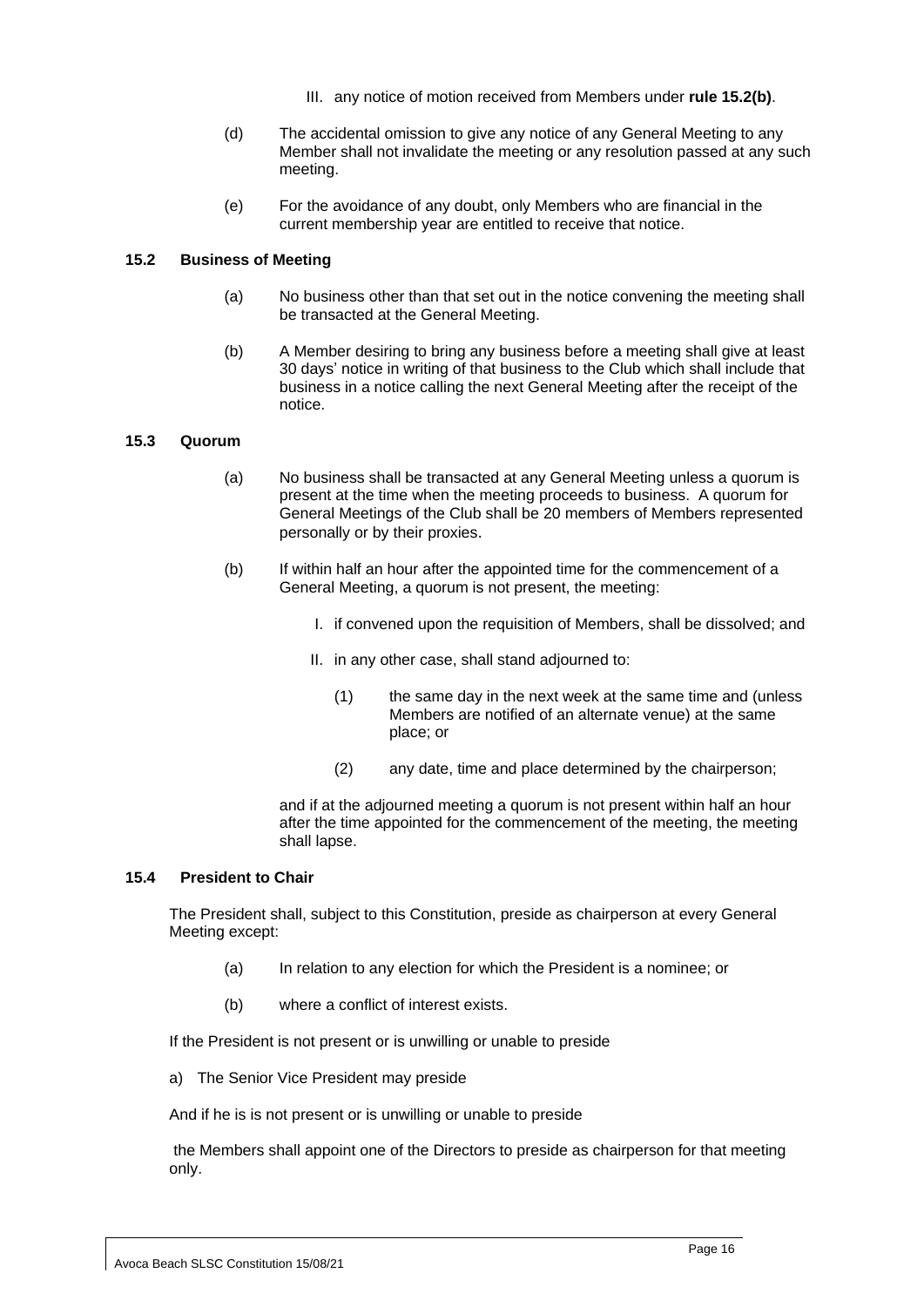## <span id="page-20-0"></span>**15.5 Chairperson May Adjourn Meeting**

- (a) The chairperson may, with the consent of any meeting at which a quorum is present, and shall, if so directed by the meeting, adjourn the meeting from time to time and from place to place but no business shall be transacted at any adjourned meeting other than the business left unfinished at the meeting from which the adjournment took place.
- (b) When a meeting is adjourned for 30 days or more, a notice of the adjourned meeting shall be given as in the case of the original meeting.
- (c) Except as provided in **rule [15.5\(b\)](#page-20-6)** it shall not be necessary to give any notice of an adjournment or the business to be transacted at any adjourned meeting.

## <span id="page-20-7"></span><span id="page-20-6"></span><span id="page-20-1"></span>**15.6 Use of Technology**

- (a) A Member not physically present at a General Meeting may participate in the meeting by the use of any form of electronic communication that allows that Member and the Members present at the meeting to clearly and simultaneously communicate with each other.
- (b) A Member participating in a General Meeting under **rul[e 15.6\(a\)](#page-20-7)** is taken to be present at the meeting and, if the Member being eligible to vote, votes at the meeting, is taken to have voted in person.

## <span id="page-20-2"></span>16. **VOTING AT GENERAL MEETINGS**

## <span id="page-20-3"></span>**16.1 Members Entitled to Vote**

- (a) Active Patrol Member
- (b) Reserve Active
- (c) Award Member
- (d) Long Service
- (e) Active Past Member (of at least 7 years minimum service)
- (f) Life Member

Subject to any other provision of this Constitution, each category of membership that has a right to vote under **rule 8.2** shall be entitled to one vote at General Meetings.

All members Entitled to vote must be over 18 years of age

## <span id="page-20-4"></span>**16.2 Voting Procedure**

- (a) Subject to this **rule [16](#page-20-2)**, votes at a General Meeting shall be given in person by those present and entitled to vote.
- (b) Subject to **rule [16.4](#page-21-0)**, all questions arising at a General Meeting shall be determined on a show of hands.

## <span id="page-20-5"></span>**16.3 Recording of Determinations**

Unless a poll is demanded under **rule [16.4](#page-21-0)**, a declaration by the chairperson that a resolution has on a show of hands been carried or carried unanimously or by a particular majority or lost and an entry to that effect in the book containing the minutes of the proceedings of the Club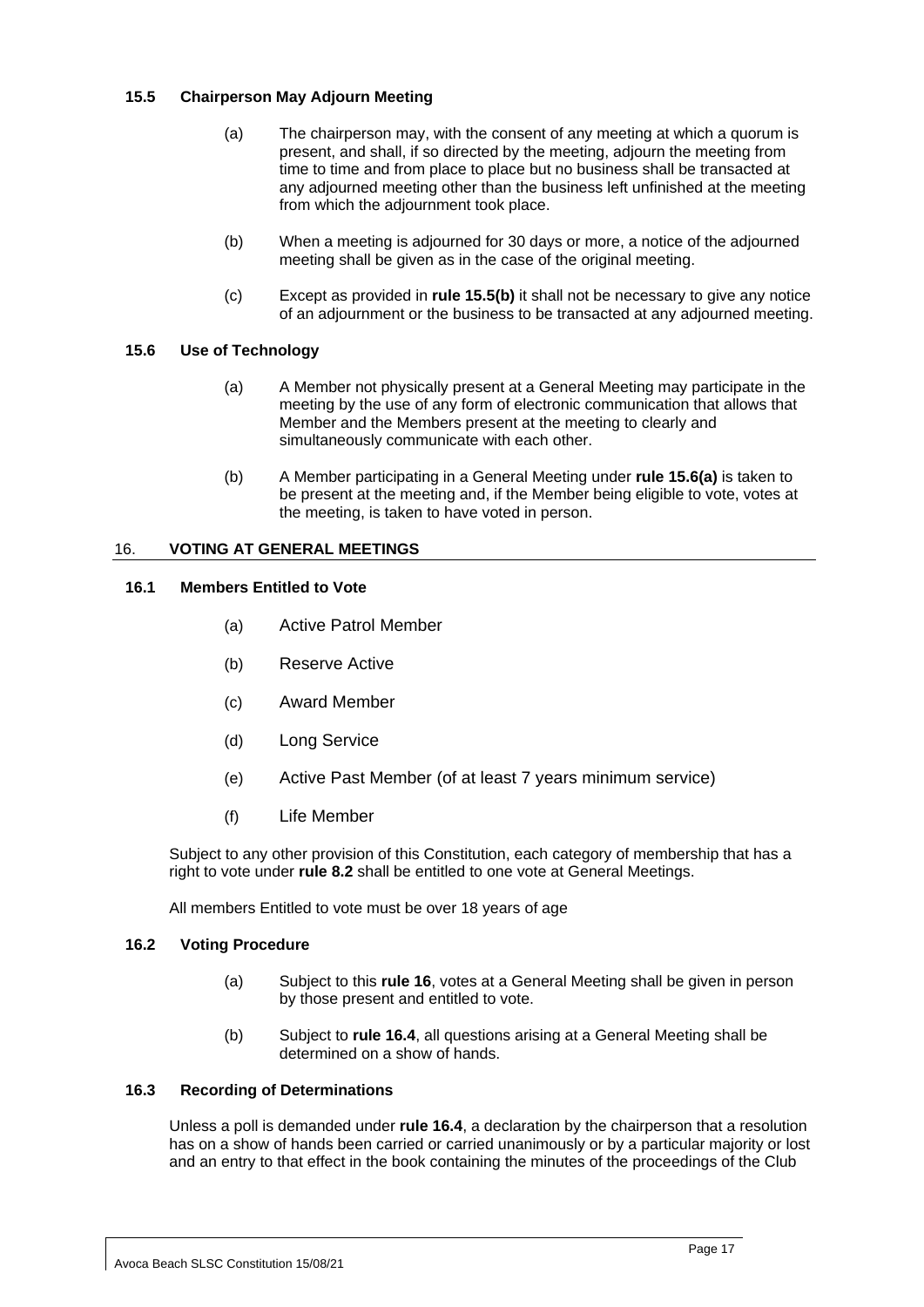shall be conclusive evidence of the fact without proof of the number of the votes recorded in favour of or against the resolution.

## <span id="page-21-0"></span>**16.4 Where Poll Demanded**

- (a) A poll may be demanded for any resolution put to the vote of the meeting (before or on the declaration of the result of the show of hands) by:
	- I. the chairperson; or
	- II. a simple majority of Members.
- (b) If a poll is duly demanded under this **rule [16.4](#page-21-0)**, it shall be taken in such manner and either at once or after an interval or adjournment or otherwise as the chairperson directs and the result of the poll shall be the resolution of the meeting at which the poll was demanded.

## <span id="page-21-1"></span>**16.5 Casting Vote**

The chairperson shall not have a casting vote at General Meetings. Where voting at General Meetings is equal, the motion will be lost.

## <span id="page-21-2"></span>**16.6 Proxy Voting**

- (a) Proxy voting shall be permitted at all General Meetings provided a proxy form in the form approved by the Board of Directors from time to time, has been duly completed and executed and is lodged with the Director of Administration at or before the commencement of the meeting. Proxies shall only be exercised by Members entitled to vote. No Member entitled to vote shall exercise more than one proxy vote at one time.
- (b) The instrument appointing a proxy shall be deemed to confer authority to demand or join in demanding a poll. A Member shall be entitled to instruct his proxy to vote in favour of or against any proposed resolutions. Unless otherwise instructed the proxy may exercise the proxy vote as they think fit.

#### <span id="page-21-3"></span>**16.7 Postal or electronic voting**

No motion shall be determined by a postal or electronic ballot unless determined by the Board. If the Board so determines, the postal or electronic ballot shall be conducted under the procedures determined by the Board from time to time.

## <span id="page-21-4"></span>17. **MINUTES OF GENERAL MEETINGS**

- (a) The Board must ensure that minutes are taken and kept of each General Meeting.
- (b) The minutes must record:
	- I. the business considered at the meeting;
	- II. any resolution on which a vote is taken and the result of the vote; and
	- III. the names of all persons present at all meetings.
- (c) In addition, the minutes of each AGM must include:
	- I. any reports or financial statements submitted to the Members at the AGM; and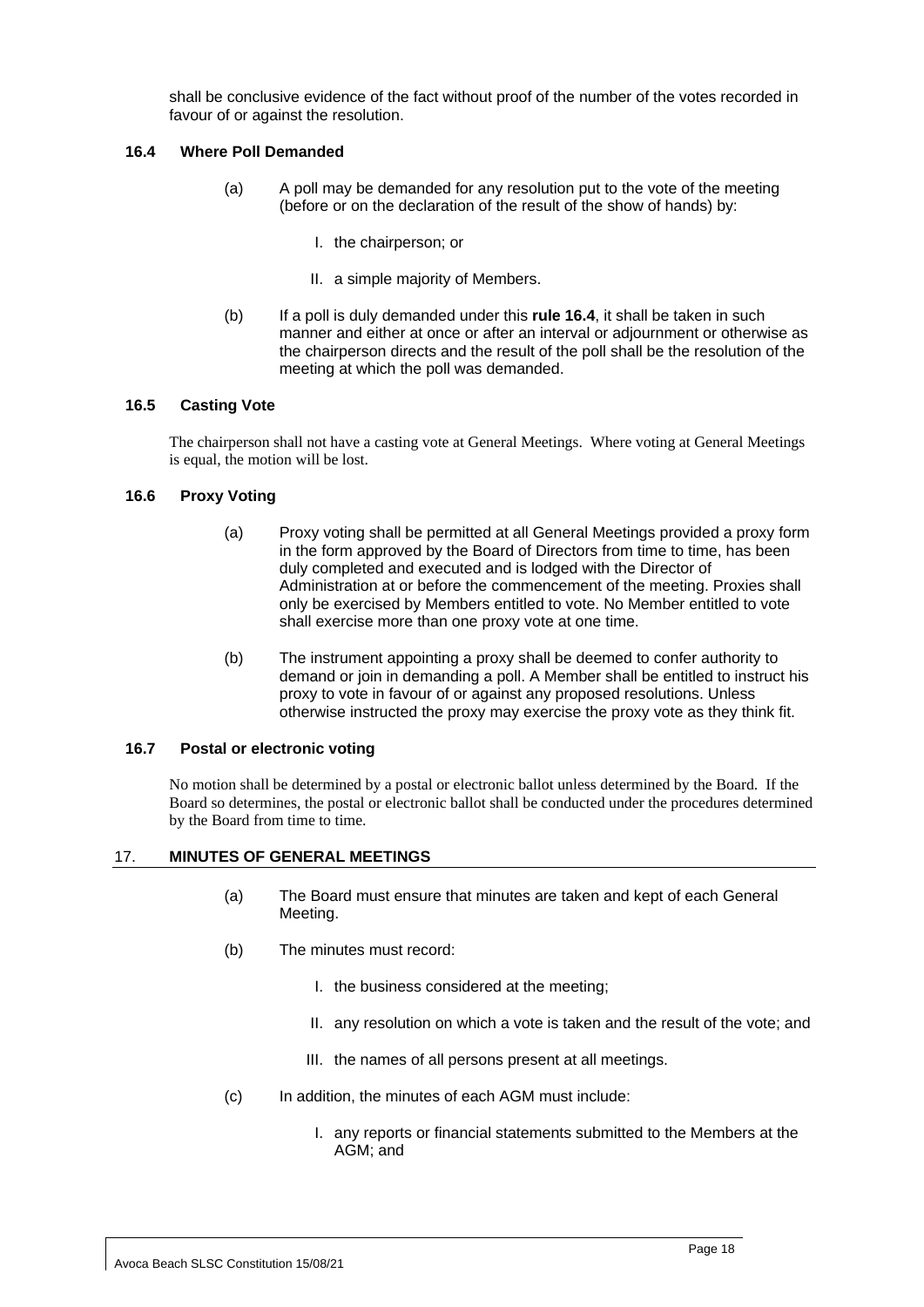II. any audited accounts and auditor's report or report of a review accompanying the financial statements that are required under the Act.

#### <span id="page-22-0"></span>18. **BOARD**

#### <span id="page-22-3"></span><span id="page-22-1"></span>**18.1 Powers of Board**

- (a) The affairs of the Club shall be managed by the Board constituted under **rule [18.2](#page-22-2)**.
- (b) Subject to this Constitution, the ACNC Act and the Act, the Board:
	- I. shall control and manage the business and affairs of the Club;
	- II. may exercise all such powers and functions as may be exercised by the Club other than those powers and functions that are required by this Constitution to be exercised by the Members in General Meeting; and
	- III. has power to perform all such acts and things as appear to the Board to be essential for the proper management of the business and affairs of the Club.

#### $(c)$

The Directors must comply with their duties as directors under legislation and common law (judge-made law), and with the duties described in governance standard 5 of the regulations made under the ACNC Act which are to:

- I. exercise their powers and discharge their duties with the degree of care and diligence that a reasonable individual would exercise if they were a director of the Club;
- II. act in good faith in the best interests of the Club and to further the Objects;
- III. not misuse their position as a Director
- IV. not misuse information they gain in their role as a Director;
- V. disclose any perceived or actual material conflicts of interest in the manner set out in clauses 21.6 -21.8;
- VI. ensure that the financial affairs of the Club are managed responsibly; and
- VII. not allow the Club to operate while it is insolvent.

## <span id="page-22-2"></span>**18.2 Composition of Board**

<span id="page-22-4"></span>The Board shall comprise:

- (a) The President;
- (b) Senior Vice President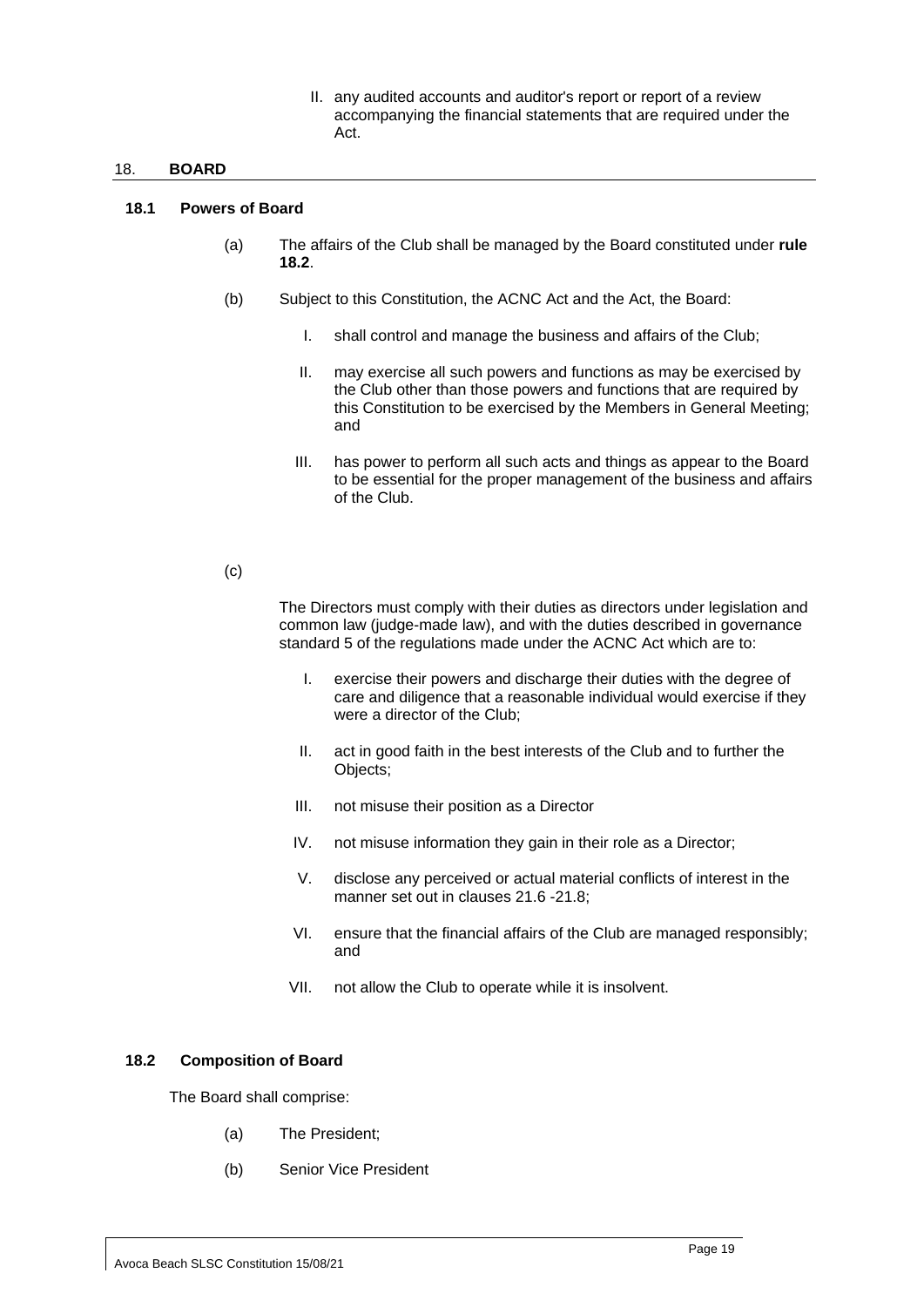- (c) Vice President
- (d) Director of Administration
- (e) Director of Finance
- (f) the Director of Lifesaving
- (g) Director of Competition
- (h) Director of Education
- (i) Director of Youth Development (Appointed by the Board following nomination by Junior Activities Sub Committee)
- (j) Up to two (2) additional Directors may be appointed to the Board. Such appointments being made by the Board. And are to be on a skills basis, with the appointee possessing skills identified as highly advantageous to Avoca Beach SLSC. An appointee need not be an Individual Member, but the Board may, at its discretion, initially look to the Individual Members to identify appropriate candidates for appointment as Appointed Directors.

who must all be Members and who shall be elected under **rul[e 19](#page-24-0)** unless specified otherwise above.

## <span id="page-23-0"></span>**18.3 Right to Co-Opt**

It is expressly acknowledged that the Board may co-opt any person with appropriate experience or expertise to assist the Board in respect of such matters and on such terms as the Board thinks fit. Any person so co-opted shall not be a Director, shall not exercise the rights of a Director and shall act in an advisory role only.

## <span id="page-23-1"></span>**18.4 Appointment of Delegate**

.

- (a) The Board shall appoint the President or The President's executive nominee to attend general and other meetings of the Branch for such term as the Board determines, and otherwise in accordance with the Branch **Constitution**
- (b) The Club must advise the Branch in writing of its Delegate.

## <span id="page-23-2"></span>**18.5 Transitional Arrangements**

Notwithstanding any other rule of this Constitution, the transitional arrangements set out in **rule** Error! Reference source not found.**.** shall apply from the date of adoption of this Constitution.

## <span id="page-23-3"></span>**18.6 Term of Office of Directors**

- (a) Directors shall be elected in accordance with this Constitution annually, and subject to this Constitution, shall hold office from the conclusion of the AGM at which they were elected until the conclusion of the second following AGM.
- (b) Directors may be re-elected such that they may hold office for a period of six (6) continuous years. This may be extended for up to a further six (6) years if approved by resolution of the members at an AGM.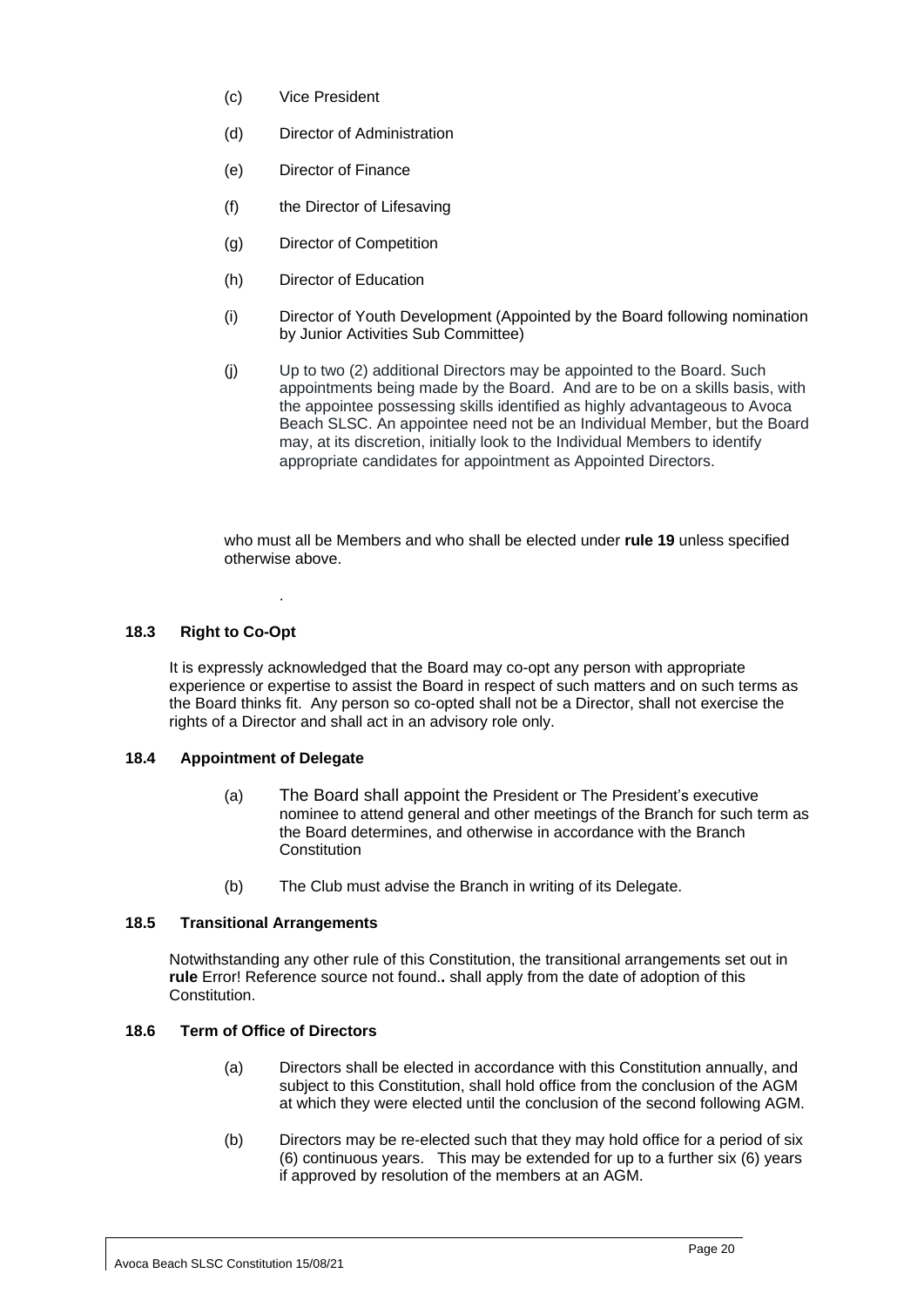- (c) In the case of Appointed Directors, they shall be appointed from the conclusion of the Board meeting at which they were appointed until the meeting first occurring after the second anniversary of their appointment (or shorter term as determined by the Board). Appointed Directors may be appointed for a second and third term provided that they do not serve for more than six (6) continuous years.
- (d) The calculation of service of a director does not include:
	- i. Any service as a casual vacancy Director; and
	- ii. Any service by a person as a Director prior to the Effective Time
- (e) Commencing from the Effective Time, the terms for and election of the Elected Directors will run on a two (2) year cycle as follows:
	- i. At the first AGM occurring after the Effective Time (and every two(2) years thereafter), the President, Vice President, Director of Finance, Director of Competition and Director of Youth Development will resign and their offices are open for election;
	- ii. At the second AGM occurring after the Effective Time (and every two (2) years thereafter), the Senior Vice President, Director of Administration, Director of Lifesaving and Director of Education will resign and their offices are open for election.

## <span id="page-24-0"></span>19. **ELECTION OF DIRECTORS**

#### <span id="page-24-1"></span>**19.1 Nominations of Candidates**

- (a) The Club shall call for nominations for candidates for consideration for election to the Board not less than 42 days prior to the AGM. When calling for nominations the Club shall also provide details of the necessary qualifications and job description for the positions (if any). Qualifications and job descriptions shall be as determined by the Board from time to time.
- (b) Candidates must:
	- I. be aged 18 years or over;
	- II. reside in Australia and.
	- III. not be ineligible to be a Director under the Corporations Act 2001 (Cth) or the ACNC Act, and;
	- IV. be currently in good standing and financial with the Club both at the time of nomination and at the time of election.
	- V. Must be in one of the following categories of Membership:
		- (1) Active Patrol
		- (2) Reserve Active Patrol
		- (3) Award
		- (4) Long Service
		- (5) Life Member
- (c) Nominations of candidates for election as Directors shall be: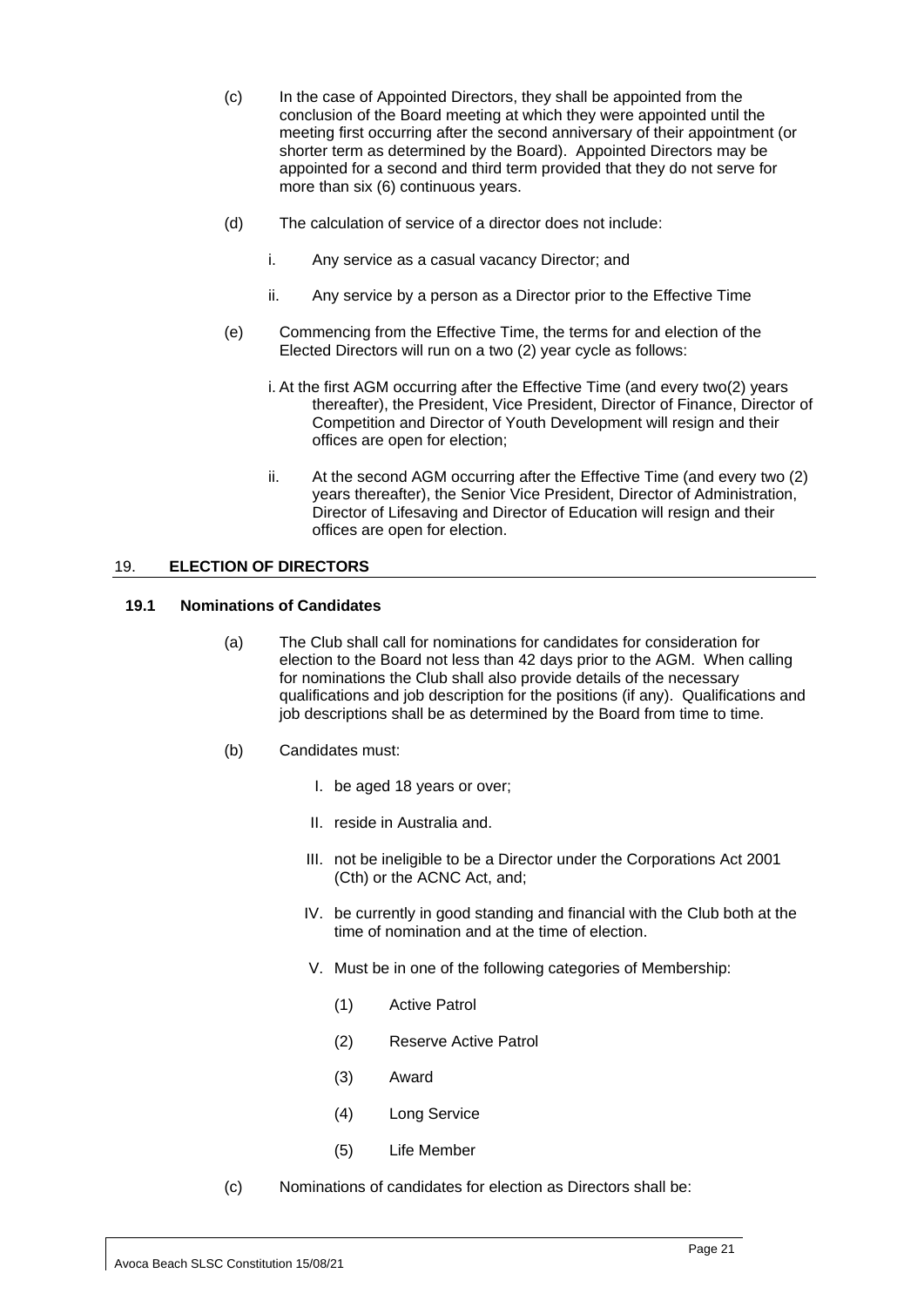- I. made in writing, signed by two Members and accompanied by the written consent of the nominee (which may be endorsed on the form of nomination); and
- II. delivered to the Club not less than 30 days before the date fixed for the holding of the AGM.

The Club shall send the nominations to the Members entitled to receive notice under **rule [15.1](#page-18-5)**.

- (d) If insufficient nominations are received to fill the available vacancy on the Board (ie the individual portfolio position), nominations may be called from those in attendance at the meeting.
- (e) If following (d) above insufficient nominations are received to fill the available vacancy on the Board (ie the individual portfolio position) the position will be deemed a casual vacancy under **rule 20.3**.
- (f) If only one (1) nomination is received for any individual portfolio position:
	- I. the candidate nominated shall, subject to receiving a minimum 51% of the vote, be deemed to be elected; or
	- II. if they do not achieve 51% of the vote, the position will be deemed unfilled and a casual vacancy under **rule 20.3.**
- $(q)$  If there are two (2) or more nominations for an individual position, voting papers shall be prepared containing the names of the candidates in alphabetical order. This shall be repeated for each vacancy on the Board.

#### <span id="page-25-0"></span>**19.2 Voting Procedures**

Elections shall be conducted by such means as is prescribed by the Board.

## <span id="page-25-1"></span>20. **VACANCY ON THE BOARD**

## <span id="page-25-2"></span>**20.1 Grounds for Termination of Director**

For the purposes of this Constitution, the office of a Director becomes vacant if the Director:

- (a) ceases to be a Member;
- (b) dies;
- (c) becomes bankrupt or makes any arrangement or composition with their creditors generally;
- (d) becomes of unsound mind or a person whose person or estate is liable to be dealt with in anyway under the law relating to mental health;
- (e) resigns from the Club in accordance with **rule 11.3**;
- (f) resigns their office in writing to the Club;
- (g) is absent from meetings of the Board held during a period of three months without having previously obtained leave of absence in accordance with **rule [21.5](#page-28-0)** or provided reasonable excuse for such absence;
- (h) without the prior consent or later ratification of the Members in General Meeting holds any office of profit under the Club;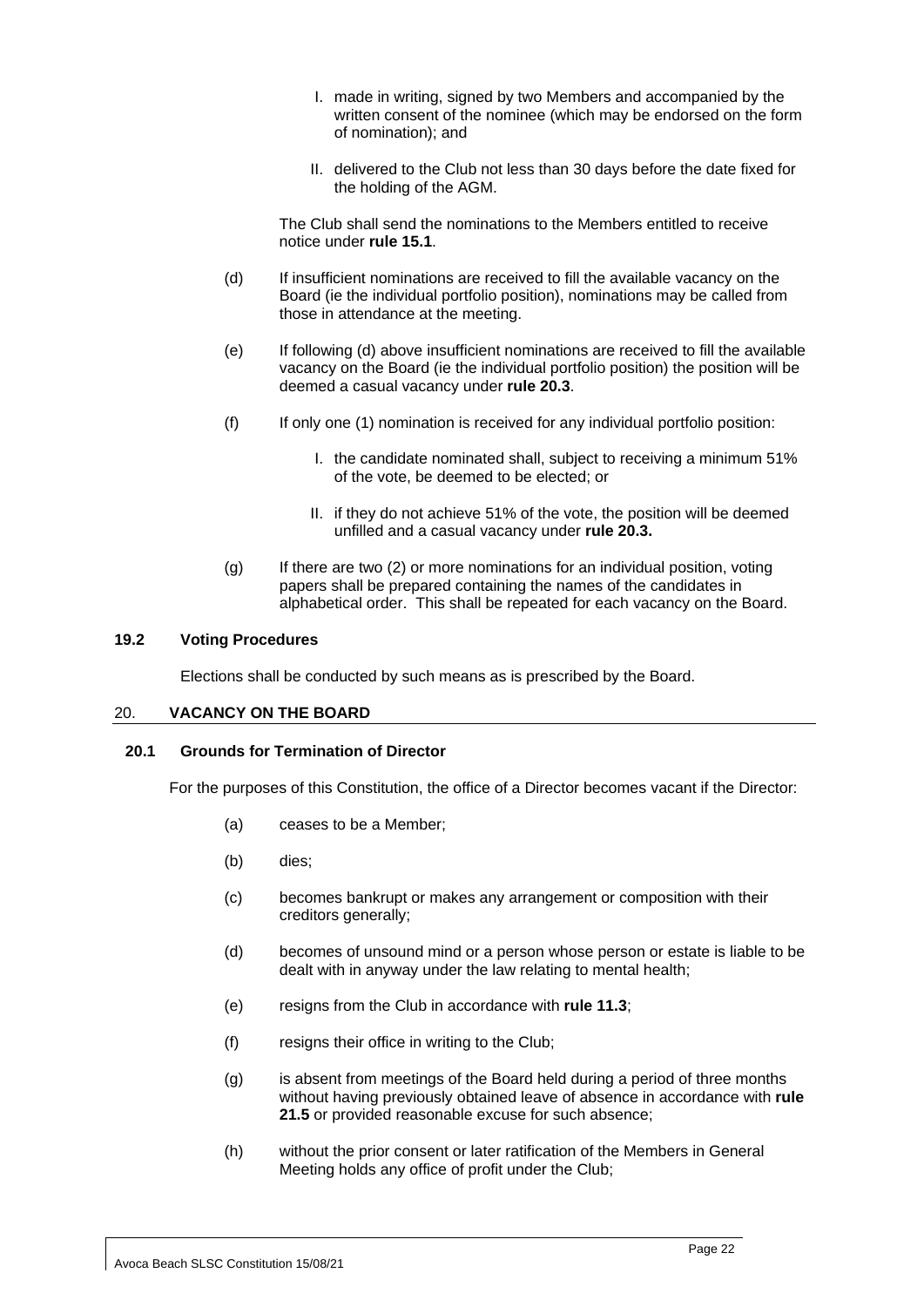- (i) is directly or indirectly interested in any contract or proposed contract with the Club and fails to declare the nature of his interest;
- (j) is removed from office in accordance with this Constitution;
- (k) has been expelled or suspended from membership (without further recourse under this Constitution or any of the Constitutions of the Branch, SLSNSW or SLSA);
- (l) in the opinion of the Board (but subject always to this Constitution):
	- I. has acted in a manner unbecoming or prejudicial to the Objects and interests of the Club; or
	- II. has brought themselves or the Club or surf lifesaving into disrepute; or
- (m) Would otherwise be prohibited from being a director of a corporation under the *Corporations Act or the ACNC Act* .

## <span id="page-26-4"></span><span id="page-26-0"></span>**20.2 Removal of Director**

- (a) The Club in a General Meeting may by Special Resolution remove any Director, before the expiration of their term of office and appoint another Member in their place to hold office until the expiration of the term of the first mentioned Director.
- (b) Where the Director to whom a proposed resolution referred to in **rule [20.2](#page-26-0)[\(a\)](#page-26-4)** makes representations in writing to the President or the President and requests that such representations be notified to the Members, the President may send a copy of the representations to each Member or, if they are not so sent, the Director may require that they be read out at the meeting, and the representations shall be so read.

## <span id="page-26-1"></span>**20.3 Casual Vacancy**

In the event of a casual vacancy in the office of any Director, the Board may appoint an eligible Member to the vacant office and the person so appointed may continue in office up to the conclusion of the AGM at which the term of the previous appointee would have expired.

## <span id="page-26-2"></span>21. **QUORUM AND PROCEDURE AT BOARD MEETINGS**

## <span id="page-26-3"></span>**21.1 Convening a Board Meeting**

- (a) The Board shall meet as often as is deemed necessary for the dispatch of business. Subject to this Constitution the Board may adjourn and otherwise regulate its meetings as it thinks fit.
- (b) Unless all Directors agree to hold a meeting at shorter notice either by agreement that is sufficiently evidenced in writing or by their presence, or in accordance with **rule [21.2](#page-27-0)**, not less than seven days written notice of Board meeting shall be given to each Director.
- (c) Written notice of each Board meeting, specifying the general nature of the time, date and place of the Board meeting and the business to be transacted, shall be served on each Director by:
	- I. delivering it to that Director personally; or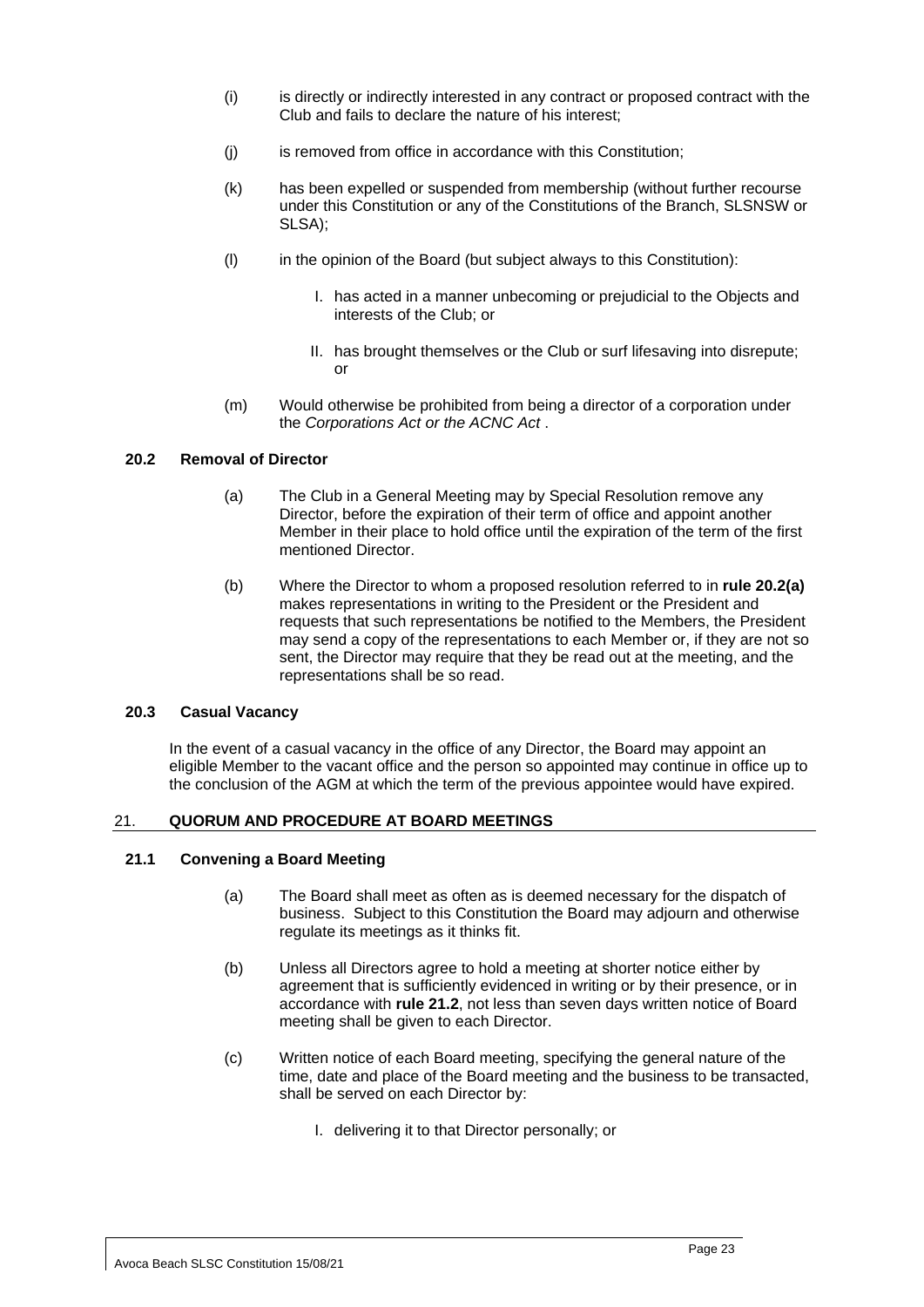II. sending it in writing, by facsimile or other means of electronic communication (subject to receiving appropriate confirmation that the notice has been effectively dispatched);

in accordance with the Directors last notified contact details.

(d) Notice may be given of more than one Board meeting at the same time.

## <span id="page-27-0"></span>**21.2 Urgent Board Meetings**

- (a) In cases of urgency, a meeting can be held without notice being given under **rule [21.1](#page-26-3)** provided that as much notice as practicable is given to each Director by the most effective means.
- (b) Any resolution made at an urgent Board meeting must be passed by a majority of the Board.

#### <span id="page-27-1"></span>**21.3 Quorum**

- (a) At meetings of the Board the number of Directors whose presence is required to constitute a quorum is the majority of Directors.
- (b) No business shall be transacted unless a quorum is present and if within half an hour of the time appointed for the meeting a quorum is not present, the meeting shall stand adjourned to the same place and at the same hour of the same day in the following week, or any date, time and place determined by the President.
- (c) The Board may act notwithstanding any casual vacancy. However, if there are casual vacancies in the office of a Director such that the number of remaining Directors is not sufficient to constitute a quorum at a meeting of the Board, those Directors may act only for the purpose of increasing the number of Directors to a number sufficient to constitute such a quorum.

## <span id="page-27-2"></span>**21.4 Procedures at Board Meetings**

- (a) At meetings of the Board, the President shall chair the meeting. If the President is absent or unwilling to act, the senior vice president shall chair the meeting or if absent or unwilling to act the Board shall appoint one of its Members to chair the meeting.
- (b) Questions arising at any meeting of the Board shall be determined on a show of hands, or if demanded by a Director, by a poll taken in such manner as the person presiding at the meeting may determine.
- (c) Questions arising at any meeting of the Board shall be decided by a majority of votes and a determination of a majority of Directors shall be deemed a determination of the Board. All Directors shall have one vote on any question. The chairman may exercise a casting vote where voting is equal.
- (d) Voting by proxy is not permitted at Board meetings.
- (e) A resolution in writing signed or assented to by any other form of electronic communication by all the voting Directors, shall be as valid and effectual as if it had been passed at a meeting of the Board duly convened and held. Any such resolution may consist of several documents in like form each signed by one or more of the Directors.
- (f) Without limiting the power of the Board to regulate its meetings as it thinks fit, a meeting of the Directors may be held where one or more of the Directors is not physically present at the meeting, provided that: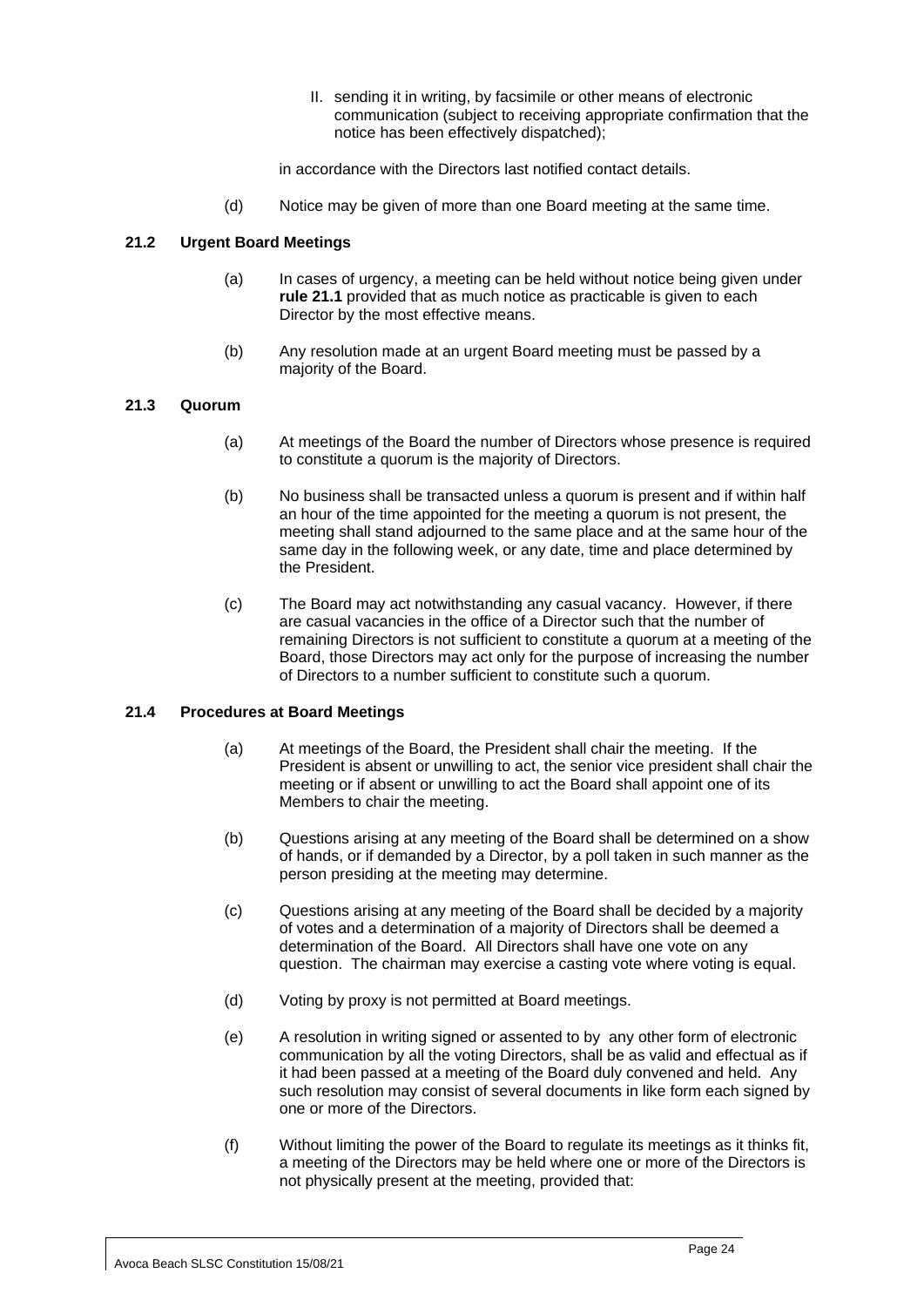- I. all persons participating in the meeting are able to communicate with each other effectively, simultaneously and instantaneously whether by means of telephone or other form of communication;
- II. notice of the meeting is given to all the Directors entitled to notice in accordance with the usual procedures agreed upon or laid down from time to time by the Board;
- III. in the event that a failure in communications prevents rule 21.4(f)(i) **Error! Reference source not found.** from being satisfied by that number of Directors which constitutes a quorum, and none of such Directors are present at the place where the meeting is deemed by virtue of the further provisions of this rule to be held then the meeting shall be suspended until rule 21.4(f)(i) is satisfied again. If such condition is not satisfied within fifteen minutes from the interruption the meeting shall be deemed to have terminated; and
- IV. any meeting held where one or more of the Directors is not physically present shall be deemed to be held at the place specified in the notice of meeting provided a Director is there present and if no Director is there present the meeting shall be deemed to be held at the place where the President of the meeting is located.
- (g) The Board may make a resolution by Circular Resolution, in which case the decision must be unanimous in order to be passed.

## <span id="page-28-0"></span>**21.5 Leave of Absence**

- (a) The Board may grant a Director leave of absence from Board meetings for a period not exceeding three months.
- (b) The Board must not grant leave of absence retrospectively unless it is satisfied that it was not feasible for the Director to seek the leave in advance.

## <span id="page-28-1"></span>**21.6 Material Personal Interests**

- (a) A Director who has a material personal interest in a matter being considered at a Board meeting must disclose the nature and extent of that interest to the Board.
- (b) A Director with such a material personal interest must not:
	- I. be present while the matter is being considered at the meeting; and
	- II. must not vote on the matter.
- (c) A general notice that a Director is to be regarded as having a material personal interest in a matter being considered is sufficient declaration for such Director and the said matter. After such general notice it is not necessary for such Director to give a special notice relating to the said matter.
- (d) Any declaration made or any general notice as aforesaid given by a Director under this **rule [21.6](#page-28-1)** must be recorded in the minutes of the relevant meeting.

## <span id="page-28-2"></span>**21.7 Financial Interest**

(a) A Director is disqualified from: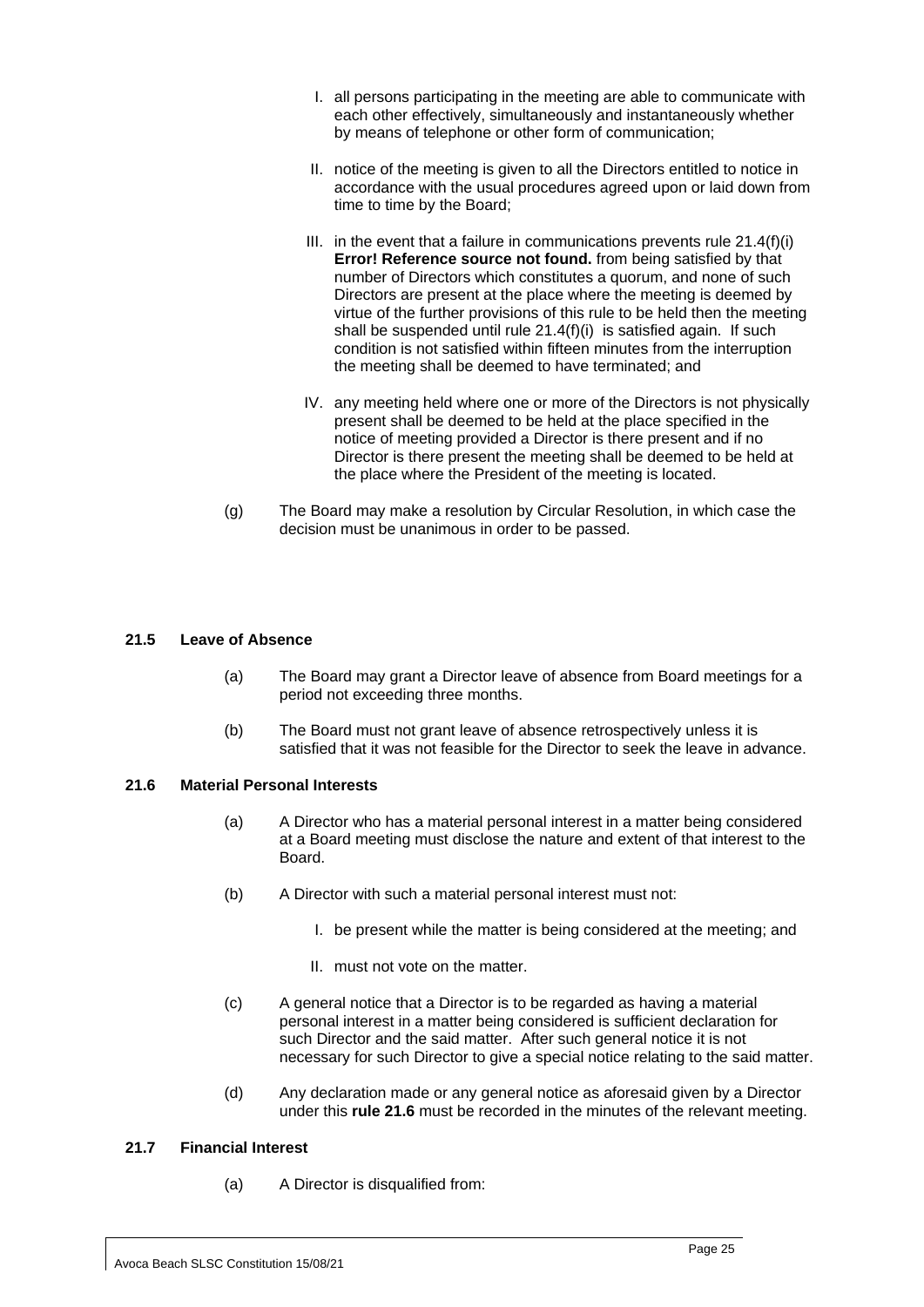- I. holding any place of profit or position of employment in the Club, or in any company or incorporated Club in which the Club is a shareholder or otherwise interested; or
- II. contracting with the Club either as vendor, purchaser or otherwise;

except with express resolution of approval of the Board.

- (b) Any contract or arrangement in which any Director is in any way interested which is entered into by or on behalf of the Club without the approval of the Board, will be voided for such reason.
- <span id="page-29-4"></span>(c) The nature of the financial interest of such Director must be declared by the Director at the meeting of the Board at which the contract or arrangement is first taken into consideration if the interest then exists, or in any other case at the first meeting of the Board after the acquisition of the interest.
- (d) A general notice that a Director is a Member of any specified firm or company and is to be regarded as interested in all transactions with that firm or company is sufficient declaration under **rule [21.7\(c\)](#page-29-4)** for such Director and the said transactions. After such general notice it is not necessary for such Director to give a special notice relating to any particular transaction with that firm or company.
- (e) Any declaration made or any general notice as aforesaid given by a Director in accordance with **rule [21.7](#page-28-2)** must be recorded in the minutes of the relevant meeting.

## <span id="page-29-0"></span>**21.8 Conflicts**

A Director, notwithstanding the interest, may be counted in the quorum present at any meeting but cannot vote in respect of any contract or arrangement in which the Director is interested. If the Director votes, the vote shall not be counted.

## <span id="page-29-1"></span>22. **DELEGATED POWERS**

## <span id="page-29-2"></span>**22.1 Board May Delegate Functions**

- (a) The Board may, by instrument in writing, create, establish or appoint from amongst its own Members, or otherwise, special committees, subcommittees, individual officers and consultants to carry out such duties and functions, and with such powers, as the Board determines.
- (b) The Board may in the establishing instrument delegate such functions as are specified in the instrument, other than:
	- I. this power of delegation; and
	- II. a function imposed on the Board by the Act or any other law, or this Constitution or by resolution of the Club in General Meeting.
- (c) At any time, the Board may by instrument in writing, revoke wholly or in part any delegation made under this clause and may amend or repeal any decision made by such body or person under this clause.

## <span id="page-29-3"></span>**22.2 Exercise of Delegated Functions**

(a) A function, the exercise of which has been delegated under this clause, may whilst the delegation remains unrevoked, be exercised from time to time in accordance with the terms of the delegation.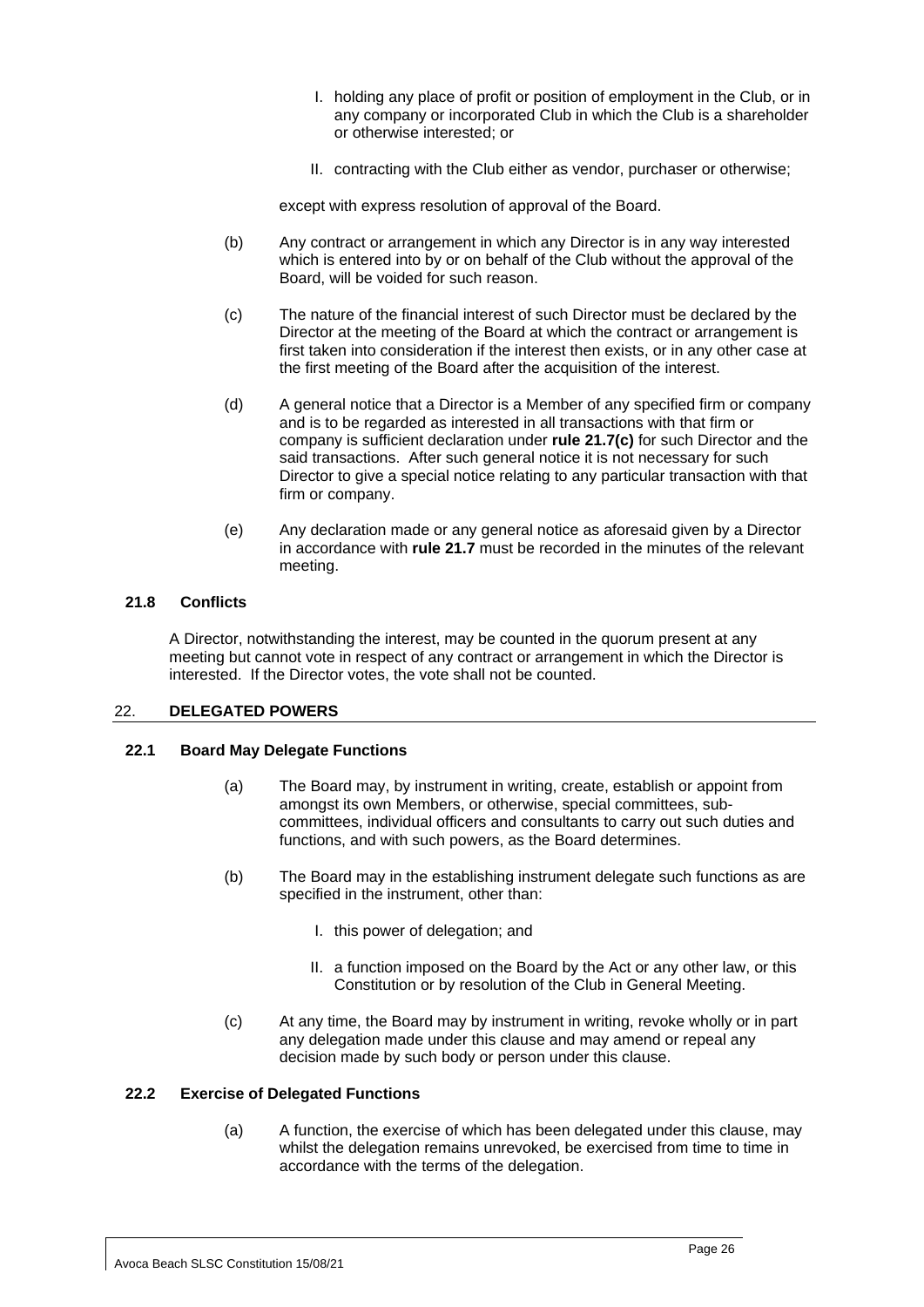(b) A delegation under this clause may be made subject to such conditions or limitations as to the exercise of any function or at the time or circumstances as may be specified in the delegation.

## <span id="page-30-0"></span>**22.3 Procedure of Delegated Entity**

- (a) The procedures for any entity exercising delegated power shall, subject to this Constitution and with any necessary or incidental amendment, be the same as that applicable to meetings of the Board under **rule [21](#page-26-2)**.
- (b) The entity exercising delegated powers shall make decisions in accordance with the Objects, and it shall promptly provide the Board with details of all material decisions.
- (c) The entity shall also provide any other reports, minutes and information required by the Board.

## <span id="page-30-1"></span>23. **DUTIES**

## <span id="page-30-2"></span>**23.1 General Duties**

- (a) As soon as practicable after being elected or appointed to the Board, each Director must become familiar with this Constitution and the Act.
- (b) The Board is collectively responsible for ensuring that the Club complies with the Act and that individual Directors comply with this Constitution.
- (c) The Board must ensure that the Club complies with all requirements in the Act regarding financial statements.

#### <span id="page-30-3"></span>**23.2 Public Officer**

- (a) As per section 34 of the Act, the Club must have a Public Officer position appointed.
- (b) The Board will determine from time to time who will act as the Club's Public Officer under the Act. Such person shall be appointed by the Board for such term and upon such conditions as the Board thinks fit.
- (c) The Public Officer must give the Commissioner for Fair Trading notice of their appointment within 28 days after the appointment.
- (d) If the position of Public Officer becomes vacant, the Board must appoint a person to the position within 28 days after the vacancy arises.

## <span id="page-30-4"></span>24. **MINUTES OF BOARD MEETINGS**

- (a) The Board must ensure that minutes are taken and kept of each Board meeting.
- (b) As a minimum, the minutes must record:
	- I. the business considered at the meeting;
	- II. any resolution on which a vote is taken and the result of the vote; and
	- III. any interest declared under **rules [21.6](#page-28-1)** or **[21.7](#page-28-2)**.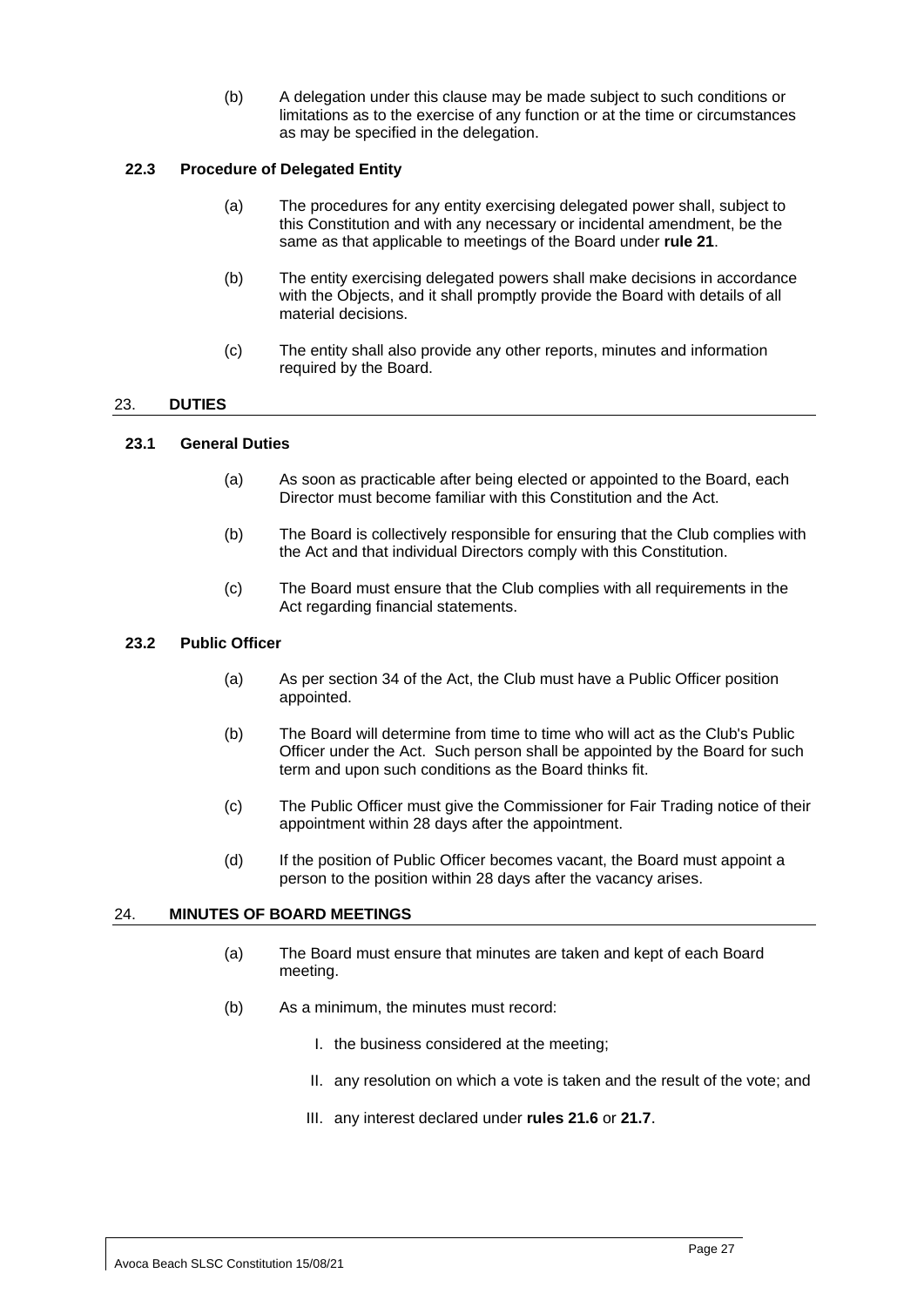#### <span id="page-31-0"></span>25. **BY-LAWS**

#### <span id="page-31-1"></span>**25.1 Board to Formulate By-laws**

The Board may formulate, issue, adopt, interpret and amend such By-Laws for the proper advancement, management and administration of the Club, the advancement of the Objects and surf lifesaving in Avoca Beach as it thinks necessary or desirable. Such By-Laws must be consistent with the Constitution, the Branch Constitution, the SLSNSW Constitution, the SLSA Constitution and any regulations or policies or the Standard Operating Procedures made by SLSNSW or SLSA. If any By-Laws are inconsistent with the SLSNSW or SLSA constitutions and/or regulations the By-Laws shall be null and void and will be inapplicable.th

#### <span id="page-31-2"></span>**25.2 By-Laws Binding**

All By-Laws made under this clause shall be binding on the Club and Members of the Club.

#### <span id="page-31-3"></span>**25.3 By-Law Transitional Arrangements**

Notwithstanding any other rule of this Constitution, the transitional arrangements set out at **rule** Error! Reference source not found. shall apply from the date of adoption of this Constitution.

#### <span id="page-31-4"></span>**25.4 Notices Binding on Members**

Amendments, alterations, interpretations or other changes to By-Laws shall be advised to Members of the Club by means of Notices approved and issued by the Board.

#### <span id="page-31-5"></span>26. **FUNDS, RECORDS AND ACCOUNTS**

#### <span id="page-31-6"></span>**26.1 Sources of Funds**

The Board will determine the sources from which the funds of the Club are to be or may be derived and the manner in which such funds are to be managed.

#### <span id="page-31-7"></span>**26.2 Club to Keep Records**

- (a) The Club shall establish and maintain, in accordance with the Act and this Constitution, proper accounting and other records and minutes concerning all transactions, business, meetings and dealings of the Club and the Board.
- (b) The Club shall retain such records for seven (7) years after the completion of the transactions or operations to which they relate.

## <span id="page-31-8"></span>**26.3 Board to Submit Accounts**

The Club's statements of account are required to be prepared as per the *Charitable Fundraising Act 1991* and the ACNC Act. At the AGM these statements of account must be presented to the Members. SLSNSW may require a level of reporting which exceeds the requirements of the Act for its own purposes and to advance the Objects.

## <span id="page-31-9"></span>**26.4 Accounts Conclusive**

The statements of account when approved or adopted by an AGM shall be conclusive except as regards any error discovered in them within three months after such approval or adoption.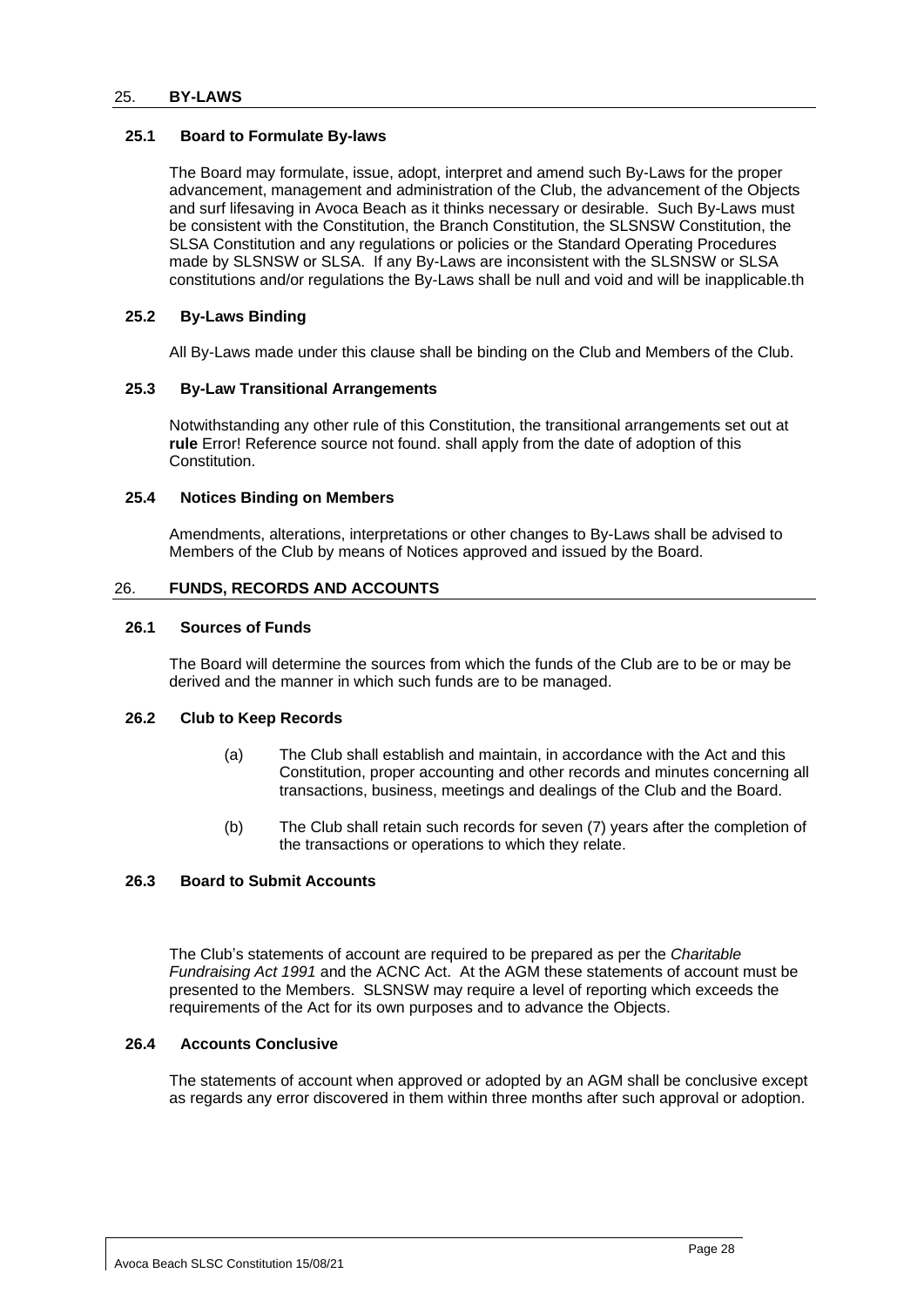#### <span id="page-32-0"></span>**26.5 Accounts to be Sent to Members**

The Board shall cause to be sent to all persons entitled to receive notice of AGMs in accordance with this Constitution, a copy of the statements of account, the Board's report, the full auditor's report and every other document required under the Act (if any).

## <span id="page-32-1"></span>27. **APPLICATION OF INCOME**

- (a) The income and property of the Club shall be applied solely towards the promotion of the Objects.
- (b) No portion of the income or property of the Club shall be paid or transferred, directly or indirectly by way of dividend, bonus or otherwise to any Member or Director.
- (c) Nothing in this **rule 27** shall preclude payment to a Member in good faith for expenses incurred or services rendered, including, but not limited to:
	- I. any services actually rendered to the Club whether as an employee or otherwise;
	- II. goods supplied to the Club in the ordinary and usual course of operation;
	- III. interest on money borrowed from any Member;
	- IV. rent for premises demised or let by any Member to the Club; or
	- V. any out-of-pocket expenses incurred by the Member on behalf of the Club,
- (d) Provided that any such payment shall not exceed the amount ordinarily payable between ordinary commercial parties dealing at arm's length in a similar transaction.

#### <span id="page-32-2"></span>28. **NEGOTIABLE INSTRUMENTS**

All cheques, promissory notes, banker's drafts, bills of exchange and other negotiable instruments, shall be signed, drawn, accepted, endorsed or otherwise executed, as the case may be, by any two duly authorised Directors or in such other manner as the Board determines.

#### <span id="page-32-3"></span>29. **AUDITOR**

- (a) Where the Act requires financial statements to audited, a properly qualified individual shall be appointed to ensure compliance with the Act, and the remuneration of such individual or company be fixed by the Board. The auditor's duties shall be regulated in accordance with the Act, or if no relevant provisions exist under the Act, in accordance with the *Corporations Act 2001 and the ACNC Act* and generally accepted principles, and/or any applicable code of conduct. The auditor may be removed by the Club in General Meeting.
- (b) The accounts of the Club shall be examined and the correctness of the profit and loss accounts and balance sheets ascertained by a reviewer, auditor or auditors at the conclusion of each Financial Year.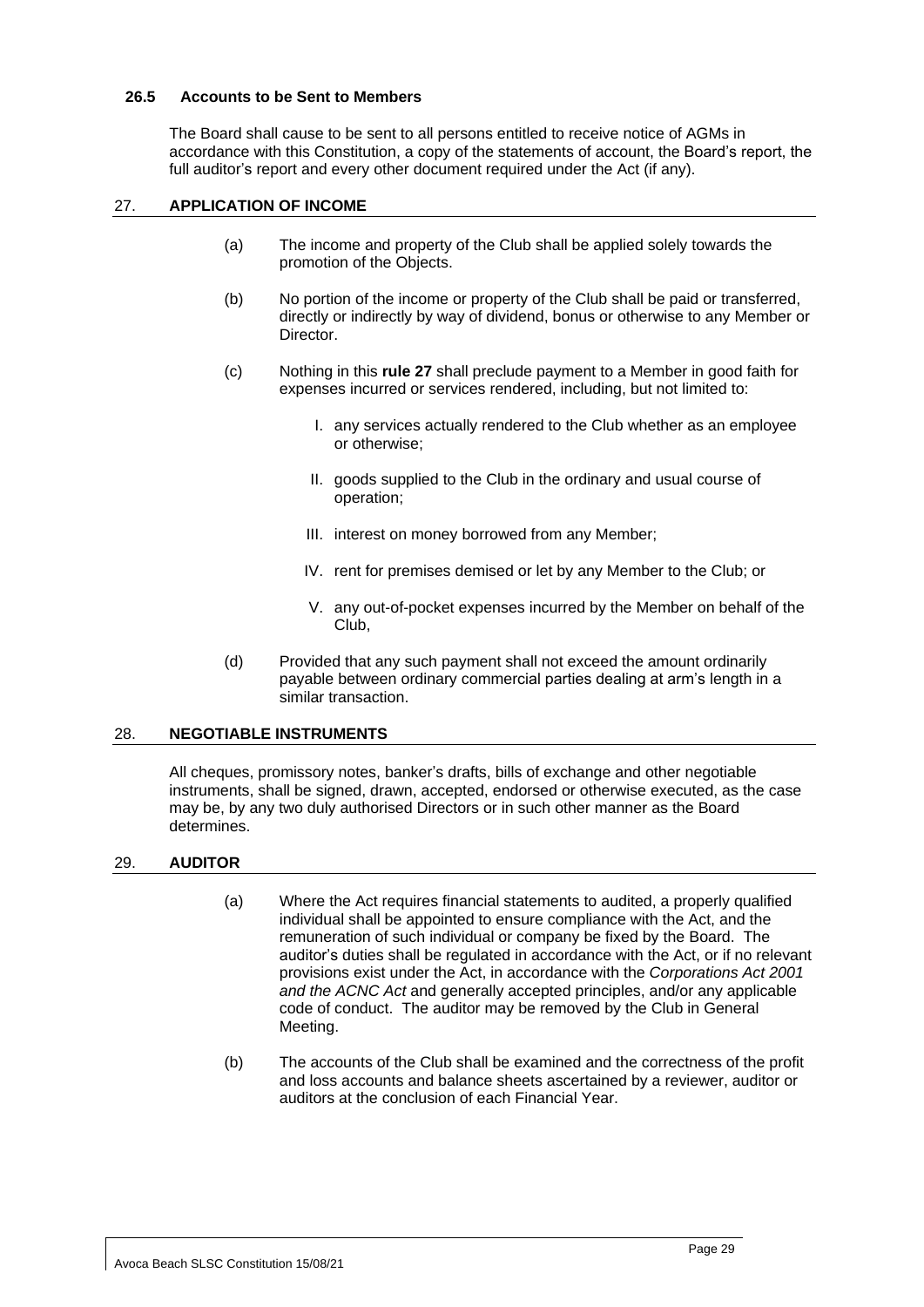- <span id="page-33-0"></span>(a) Notices may be given to any person entitled under this Constitution to receive any notice by sending the notice by post or by electronic mail, to the Member's registered address or electronic mail address. Notices may also be posted on the Club's website.
- (b) Where a notice is sent by post, service of the notice shall be deemed to be effected at the time the letter would have been delivered in the ordinary course of post.
- (c) Where a notice is sent by electronic mail, service of the notice shall be deemed to be effected by upon receipt of a confirmation report confirming the electronic mail message was received at the electronic mail address to which it was sent.
- (d) Where a notice is sent by posting on the Club's website service of the notice shall be deemed to be effected one (1) day after it was posted

#### <span id="page-33-1"></span>31. **COMMON SEAL**

- (a) The Club may have a Seal upon which its corporate name shall appear in legible characters.
- (b) The Seal shall not be used without the express authorisation of the Board. Every use of the Seal shall be recorded in the Club's minute book. Two Directors must witness every use of the Seal, unless the Board determines otherwise.

#### <span id="page-33-2"></span>32. **REGISTERED ADDRESS**

The registered address of the Club is:

- (a) The address determined from time to time by resolution of the Board; or
- (b) If the Board has not determined an address to be the registered address, the postal address of the Public Officer.

#### <span id="page-33-3"></span>33. **INDEMNITY**

- (a) Every Director, officer, auditor, manager, employee or agent of the Club shall be indemnified out of the property or assets of the Club against any liability incurred by him/her in his/her capacity as Director, officer, auditor, manager, employee or agent in defending any proceedings, whether civil or criminal, in which judgement is given in his favour or in which he is acquitted or in connection with any application in relation to any such proceedings in which relief is, under the Act, granted to him by the Court.
- (b) The Club shall indemnify its Directors, officers, managers and employees against all damages and costs (including legal costs) for which any such Director, officer, manager or employee may be or become liable to any third party in consequence of any act or omission except wilful misconduct:
	- I. in the case of a Director of officer, performed or made whilst acting on behalf of and with the authority, express or implied of the Club; and
	- II. in the case of an employee, performed or made in the course of, and within the scope of his employment by the Club.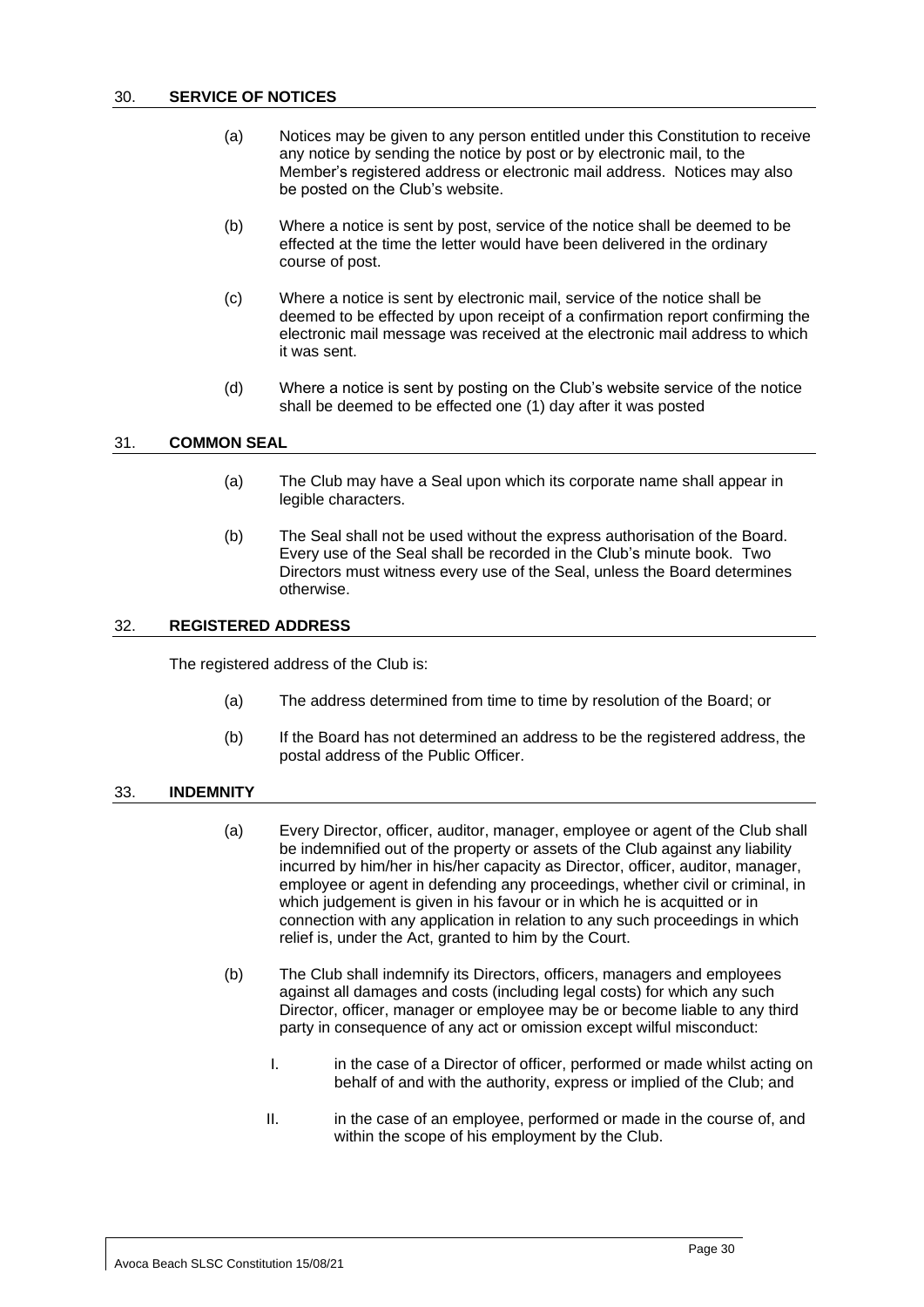- <span id="page-34-0"></span>(a) The Club may be wound up voluntarily by Special Resolution.
- (b) If the Club is wound up, the liability of the Members shall be limited to \$1. No other amount shall be payable by the Member.
- (c) Should the Club cease to function as a surf lifesaving Club, the Branch to which the Club is affiliated, shall stand possessed as trustee of all real and personal property of the Club. If failing to reform within a period of three (3) years, the Club shall be treated as defunct and, subject to applicable laws, its property both real and personal shall vest in the Branch absolutely. If the Club's property does not vest in the Branch, the Club must take all reasonable steps to facilitate the vesting of their property in the Branch.
- (d) Subject to clause 34(c), if upon winding up or dissolution of the Club or upon revocation of its endorsement as a deductible gift recipient (if relevant) (whichever occurs first), there remains after satisfaction of all its debts and liabilities any surplus assets or property as follows:
	- I. gifts of money or property for the objects of the Club;
	- II. contributions made in relation to an eligible fundraising event held for the objects of the Club; or
	- III. money received by the Club because of such gifts and contributions;

then such surplus assets or property shall not be paid to or distributed amongst the Members but shall be given or transferred to some organisation(s):

- IV. having objects similar to the Objects; and
- V. which prohibits the distribution of its or their income and property among its or their Members to an extent at least as great as is imposed on the Club by this Constitution; and
- VI. which is charitable at law and to which income tax deductible gifts can be made.

Such organisations(s) will be determined by the Members at or before the time of dissolution, and in default thereof by such judge of the Supreme Court of New South Wales or other Court as may have or acquire jurisdiction in the matter.

#### <span id="page-34-2"></span><span id="page-34-1"></span>35. **CUSTODY OF BOOKS AND OTHER DOCUMENTS**

- (a) Except as otherwise provided in this Constitution, the Board shall keep in its custody or control all books, minutes, documents and securities of the Club.
- (b) Subject to the Act and the ACNC Act, the Board may determine whether and to what extent, and at what times and places and under what conditions, the financial records, accounts, books, securities or other relevant documents of the Club will be open for inspection by the Members. Notwithstanding the foregoing Members are not entitled to inspect the minutes of Board meetings.
- (c) Inspection of Club records will only be made available to Members where the purpose of the inspection is for a proper purpose and is in good faith. This will be determined by the Board in its sole discretion and taking into consideration confidentiality and privacy considerations.